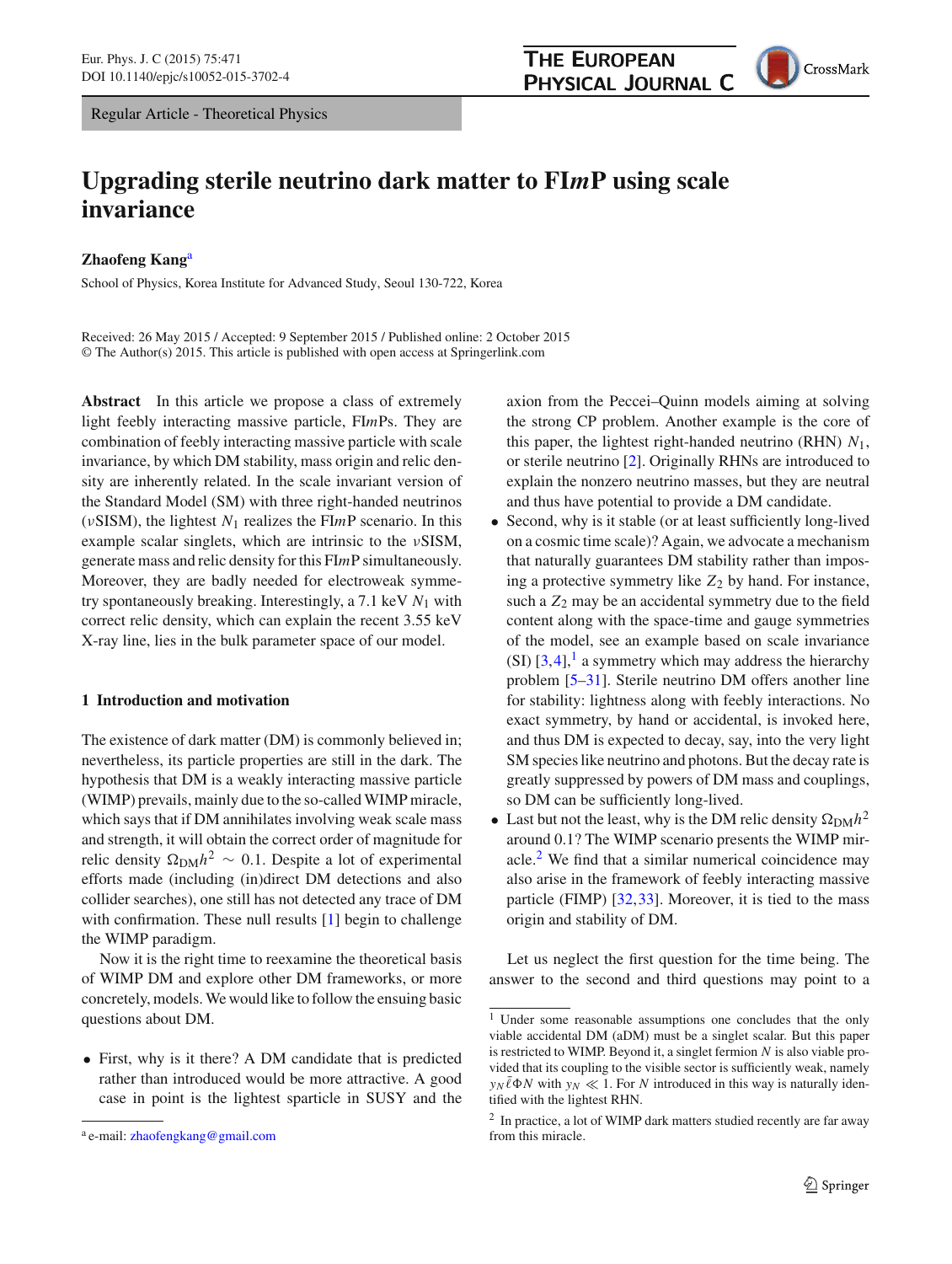framework which combines FIMP with SI. The FIMP DM *X* (e.g., a Majorana fermion like *N*1) feebly interacts with other fields, including the Higgs-like field  $S$ , which generates its mass via the term  $\mathcal{S}X^2$ , so it will be very light as long as the vacuum expectation value (VEV) of *S* is not hierarchically above TeV. Lightness plus feeble interactions are appropriate to give accidentally long-lived DM. Additionally, that mass source term can simultaneously freeze-in FIMP with correct relic density. Hereafter that kind of FIMP is dubbed FI*m*P with "*m*" indicating its lightness due to SI. Needless to say, FI*m*P cannot be seen by the current DM detectors, except for these sensitive to X-ray. We mention that, with regard to experimental tests, FI*m*P, which tends to produce X-ray, is more interesting than FIMP, which usually stays in the dark.

The FI*m*P example *N*<sup>1</sup> from the νSISM is of special interest, because it gives answers to all those three questions. Interestingly, there are some suggestive hints which favor such DM in the X-ray line at energy 3.55 keV, which was reported recently and can be explained by the 7.1 keV *N*<sup>1</sup> with active– sterile neutrino mixing angle  $\simeq 0.8 \times 10^{-5}$  [\[34](#page-10-8)[,35](#page-10-9)]. Despite the difficulty existing in the conventional ways, such a  $N_1$  can easily get a correct relic density via freeze-in [\[36](#page-10-10)[–38\]](#page-10-11). In this paper we will concentrate on the *N*<sup>1</sup> example, and another interesting example based on scalar FI*m*P is considered in Appendix C.

In a later stage of this paper, we found that the idea of introducing a scalar singlet to freeze-in  $N_1$  has already been explored by several groups [\[39](#page-10-12)[–42](#page-10-13)]. Even then, there are several obvious differences between our paper and theirs. First of all, only in this paper the singlet is a built-in rather than artificial ingredient. Second, only here the singlet plays a crucial role in EWSB, while in others it is just a spectator. EWSB will be one of the centers of our article. Third, only here *N*<sup>1</sup> could enjoy the merits of FI*m*P. Last but not least, we actually will need two scalar singlets for the sake of successful EWSB with acceptable Higgs phenomenologies, and this will make a difference in freeze-in.

The paper is organized as follows. In Sect. [2](#page-1-0) we introduce the νSISM, studying EWSB, the mass spectrum, and freezein dynamics. We present the numerical results in Sect. [3,](#page-6-0) and the next section includes a conclusion and a discussion. Finally, some supplementary materials are in the appendix.

#### <span id="page-1-0"></span>**2 The scale invariant version of** *ν***SM (***ν***SISM)**

As stated in the Introduction, the νSISM predicts the FI*m*P DM  $N_1$ , which takes advantage in addressing the basic properties of DM such as mass and relic density origins and stability. In this section we will first introduce the model and then study its two main phenomenologies, SI spontaneously breaking and the *N*<sup>1</sup> freeze-in production. The scalar singlets will play crucial roles in both aspects.

We begin with the model setup. Asides from the SM field content, the  $\nu$ SISM introduces three RHNs,  $N_i$ , to produce realistic neutrino masses and mixings. However, in order to generate Majorana masses for  $N_i$ , scalar singlets,  $S_a(a = 1, 2, \ldots n)$ , with non-vanishing VEVs are indispensable. Interestingly, they are also badly needed to implement radiative SI spontaneously breaking. It is found that the minimal case with  $n = 1$  fails to accommodate the current Higgs data [\[43](#page-10-14),[44](#page-10-15)], so we consider  $n = 2$  real scalars or a complex singlet  $S = (J + i\sigma)/\sqrt{2}$ . These minimal degrees of freedom are subject to the  $SU(3)_C \times SU(2)_L \times U(1)_Y$  gauge symmetries and the Poincaré and classical scale invariance space-time symmetries. Then the most general interacting Lagrangian reads

$$
-\mathcal{L} = \frac{\lambda_1}{2} |H|^4 + \frac{\lambda_2}{2} |S|^4 + \lambda_3 |H|^2 |S|^2
$$
  
+  $\left(\lambda_4 |H|^2 S^2 + \lambda_5 S^3 S^* + \frac{\lambda_6}{2} S^4 + c.c.\right)$   
+  $\left(\frac{\lambda_{sn}}{2} S N^2 + y_N \bar{\ell} H N + c.c.\right).$  (1)

<span id="page-1-1"></span>To reduce parameters, we also impose CP-invariance on the scalar potential, which forces  $\lambda_{4,5,6}$  to be real. But this symmetry is not physically necessary (we allow a complex Yukawa coupling to break it explicitly). For later use the expansion of Eq. [\(1\)](#page-1-1) in real degrees of freedom is given in Appendix A.

A comment about the novelty of the νSISM is in order. As a matter of fact, it is not entirely new and similar versions have been investigated in Refs. [\[43](#page-10-14)[–45](#page-10-16)]. However, our physical motivations and the arguments of the model presented here are quite different from theirs. In addition to that, our focused parameter space will be totally different.

#### 2.1 Scale invariance spontaneously breaking

#### *2.1.1 Flat direction and tree level spectrum*

We proceed to investigate the vacuum of the scalar potential given in Eq. [\(1\)](#page-1-1). In the absence of a symmetry, it is supposed that both components of *S* develop VEVs. So, along with the Higgs doublet VEV, we should work in the threedimensional field space. The treatment of such a situation becomes more complicated than the single field case, and the Gildener–Weinberg [\[46](#page-10-17)] instead of the Coleman–Weinberg (CW) [\[47](#page-10-18)] approach is appropriate. Following this approach, we should work out the flat directions of the scalar potential, namely  $\vec{\Phi}_{\text{flat}} = \varphi \vec{n}$  with  $\varphi$  and  $\vec{n}$ , respectively, the modular and directional vector of  $\vec{\Phi}_{\text{flat}}$  in the multi-dimensional field space. The existence of such a kind of directions is a consequence of SI at tree level, which leads to the modularindependent minimum lines of the potential, i.e., the lines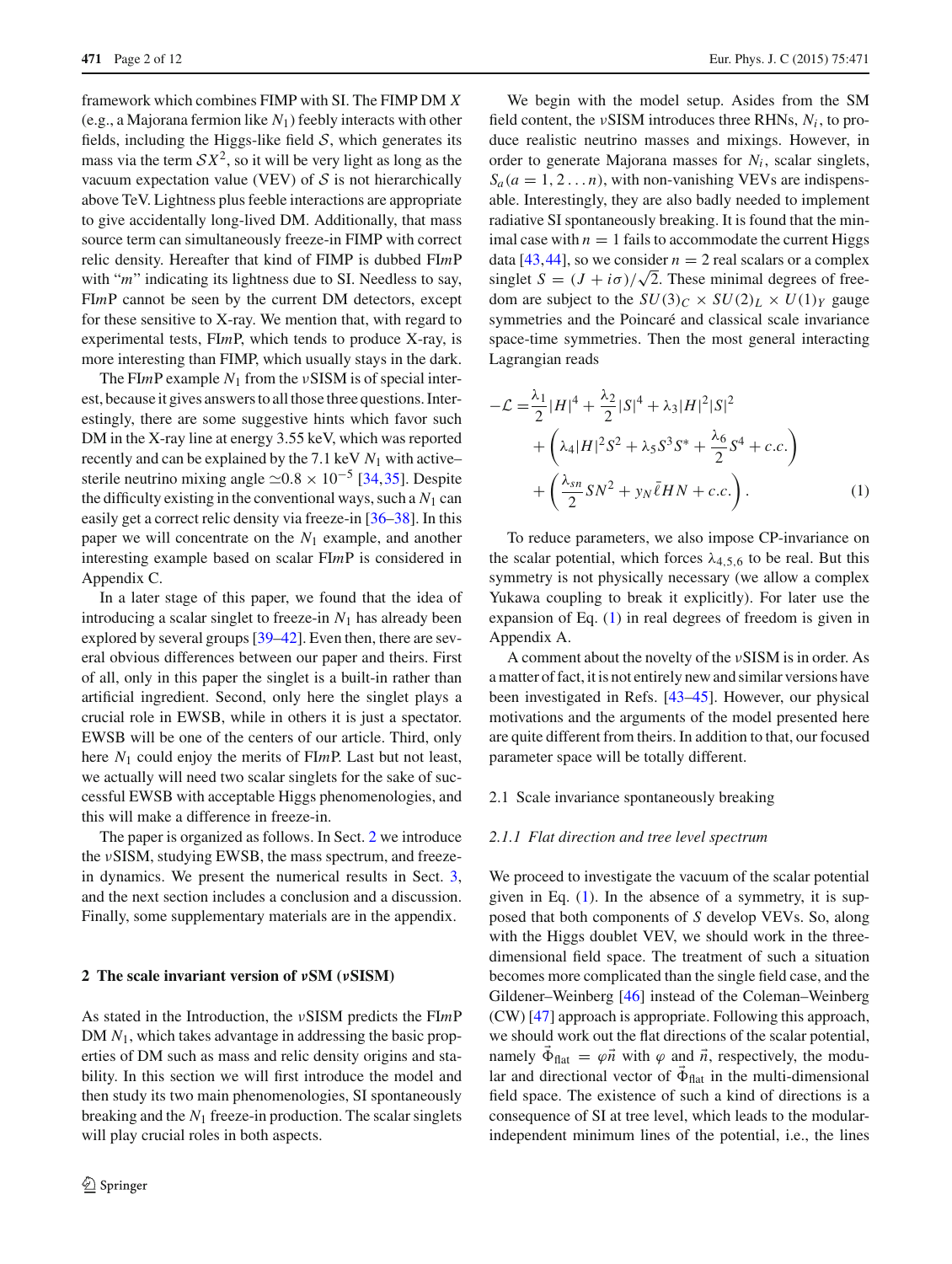satisfying the equation  $dV_{\text{tree}}/d\varphi = 0$ . The flat directions will be lifted by radiative corrections that introduce sources of SI violation and then fix the value of  $\varphi$ . We recall that these operations are employed at the renormalization scale *Q*, at which all couplings are inputted. Later, it will be chosen at the SI spontaneously breaking scale.

We have simplified the potential by imposing CPinvariance, and this simplification allows us to obtain analytical expressions of the flat direction (and mass spectrum as well). Such a strategy is also adopted in Ref. [\[45](#page-10-16)], but it further imposes a *Z*<sup>4</sup> discrete symmetry to eliminate the  $λ$ <sub>4</sub>- and  $λ$ <sub>5</sub>-terms. The flat direction is the solution of the following three tadpole equations:

$$
\frac{J^2}{h^2} = y^2,\tag{2}
$$

$$
\lambda_J + 3\frac{\lambda_{hJ}}{y^2} + 3x^2 \lambda_{J\sigma} = 0, \tag{3}
$$

$$
x^{3}\lambda_{\sigma} + 3x \frac{\lambda_{h\sigma}}{y^{2}} + 3x \lambda_{J\sigma} = 0, \qquad (4)
$$

where we have introduced two VEV ratios  $x \equiv \sigma / J$  and  $y \equiv J/h$ . As a convention, we always choose *J* as the largest scale and thus  $y > 1$  (we will turn back to it later). The above equations are derived from the potential expressed in terms of real components; see Eq.  $(A2)$  and the definitions of coupling constants Eq. [\(A3\)](#page-9-1). Immediately, from these equations one can see that in the *Z*<sub>4</sub>-symmetric case, where  $\lambda_4 = \lambda_5 = 0$ and thus  $\lambda_J = \lambda_\sigma$ ,  $\lambda_{hJ} = \lambda_{h\sigma}$ , only solutions  $x = \pm 1$ are possible. In other words, *Z*<sup>4</sup> forces the flat direction to lie along the special direction  $\sigma = J$ . But more generic flat directions can be admitted in the absence of such a symmetry. The resulting Higgs physics is different.

In our later numerical demonstration, the VEV ratios *x* and *y* will be taken as fixed inputs, since they have direct physical meaning. Note that *y* can be expressed in terms of *x* and other quartic coupling constants,

$$
y^{-2} = -3\frac{\lambda_{hJ} + x^2 \lambda_{h\sigma}}{\lambda_h}.
$$
 (5)

In all cases of interest we shall find that *y* is at least moderately larger than 1, and thus there should be a mild hierarchy, i.e.,  $\lambda_{hJ}$ ,  $\lambda_{h\sigma} \ll \lambda_h$ . Otherwise we have to arrange a cancellation between the two terms in the numerator. It is convenient to express the flat direction in terms of *x*, *y*, and *h* as follows:

$$
\varphi = R(x, y)h \quad \text{with} \quad R^2(x, y) = 1 + y^2 + x^2y^2,\tag{6}
$$

$$
n_h = \frac{1}{R(x, y)}, \quad n_J = \frac{y}{R(x, y)}, \quad n_{\sigma} = \frac{xy}{R(x, y)}.
$$
 (7)

By definition, we have the relations  $v_{h,J,\sigma} = n_{h,J,\sigma} \varphi$ . Later we will find that  $R(x, y)$  (or  $n_h$ ) has a clear interpretation.

The tree level spectrum along the above flat direction consists of three Higgs states, the Goldstone boson (GSB) of SI spontaneously breaking  $P$  and two massive states  $H_{1,2}$ . We should calculate radiative corrections of the tree level potential due to these states. The mixings between these scalars are largely determined at tree level. Concretely, the three states are obtained from the mass squared matrix  $M^2$ , which in the basis  $(h, J, \sigma)$  takes the form of

$$
M^{2} = \frac{J^{2}}{y^{2}} \times \begin{pmatrix} \frac{\lambda_{h}}{3} & \frac{\lambda_{h}}{3y} + x^{2}y \lambda_{h\sigma} & -xy \lambda_{h\sigma} \\ \frac{\lambda_{h}}{3y^{2}} + x^{2}\lambda_{h\sigma} - x^{2}y^{2}\lambda_{J\sigma} & xy^{2} \lambda_{J\sigma} \\ -\lambda_{h\sigma} - y^{2}\lambda_{J\sigma} & (8) \end{pmatrix}.
$$

<span id="page-2-1"></span><span id="page-2-0"></span>We have expressed  $\lambda_J$  and  $\lambda_\sigma$  in favor of others via the tadpole conditions Eqs.  $(3)$  and  $(4)$ , respectively. One can explicitly check that  $Det M^2 = 0$ , hence implying a GSB.

The two massive Higgs bosons can be analyzed in a simple way. The Higgs sector must present a quite SM-like Higgs boson  $h_{SM}$ , which must be dominated by the Higgs doublet, merely containing small fractions of singlets. It means that the Higgs sector can be split into a doublet sector and a singlet sector. In this simplified case, the singlet sector breaks SI through large singlet VEVs, which are then directly mediated to the doublet sector through the mixing term  $S^2|H|^2$ , generating the negative Higgs mass term for EWSB.<sup>3</sup> Now, the mass squared of  $h_{SM}$  can be approximated by

$$
m_{h_{\rm SM}}^2 = m_{H_1}^2 \approx M_{11}^2 = \frac{\lambda_h}{3} v^2. \tag{9}
$$

So as usual  $\lambda_h \approx 0.75$  is almost fixed by the 125 GeV Higgs boson, up to a small correction from the mixing effect. With this result and taking into account the presence of a GSB, which is dominated by singlets, it is not difficult to deduce the mass squared of the heavier Higgs boson *H*2:

$$
m_{H_2}^2 \approx M_{22}^2 + M_{33}^2
$$
  
= -[(1+x<sup>2</sup>) $\lambda_{J\sigma}$  + (1-x<sup>2</sup>) $\lambda_{h\sigma}$ /y<sup>2</sup>]v<sub>J</sub><sup>2</sup>. (10)

In the ensuing discussion we will see that, to guarantee the presence of  $h_{SM}$ , at least one singlet should develop a larger VEV than that of the doublet, v. As mentioned before in our notation we take  $v_J = \langle J \rangle \gg v$  or  $y = v_J/v \gg 1$ . Then the mass of  $H_2$  is well approximated by

<span id="page-2-4"></span><span id="page-2-3"></span>
$$
m_{H_2} \approx \sqrt{-(1+x^2)\lambda_{J\sigma}} v_J. \tag{11}
$$

<span id="page-2-2"></span><sup>&</sup>lt;sup>3</sup> In this sense, it actually reduces to the Higgs portal-like models with hidden CW mechanism [\[11](#page-10-19)[–17\]](#page-10-20).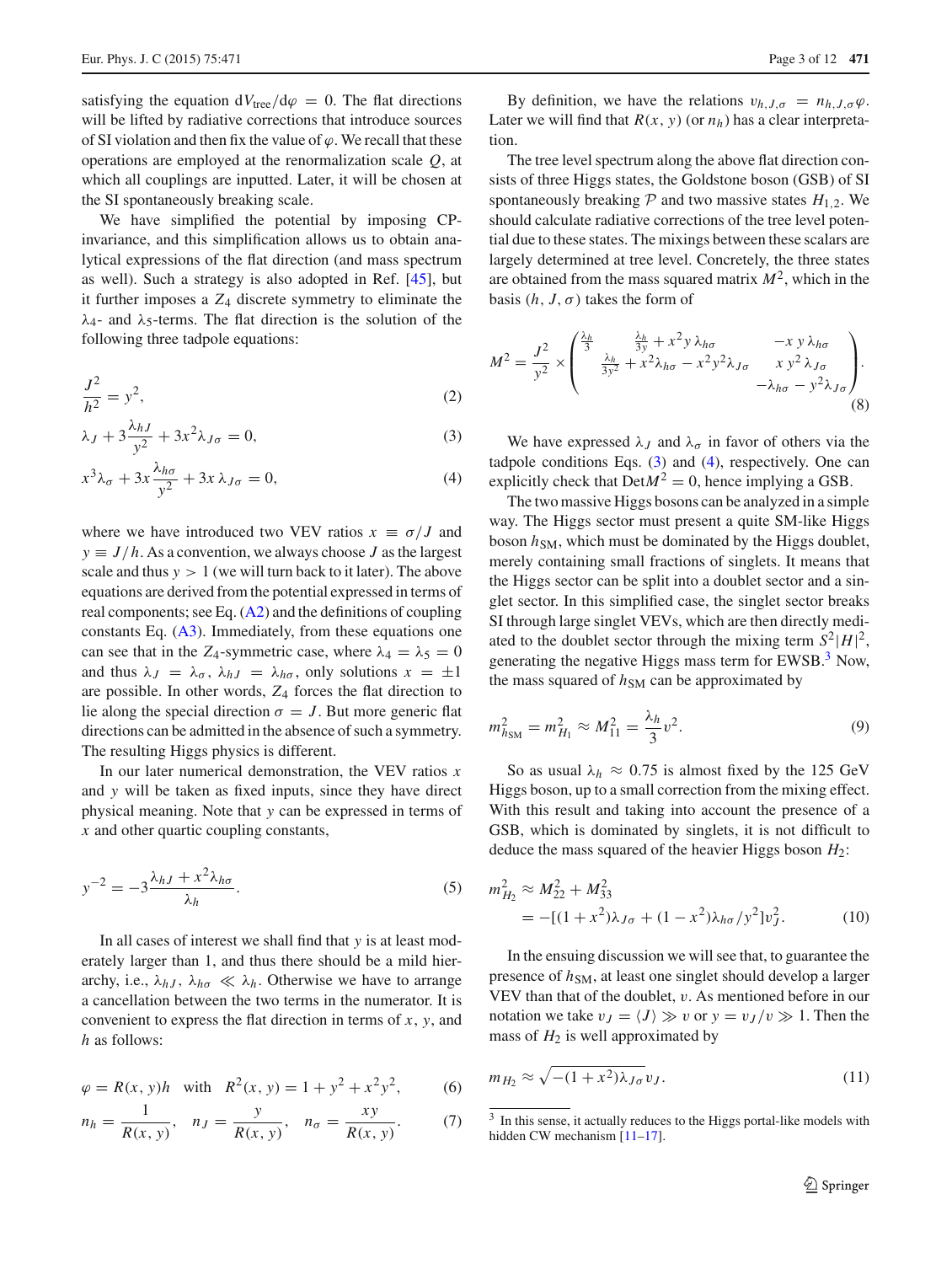Or one can express it in terms of  $v_{\varphi}$ ,  $m_{H_2} = x \sqrt{\frac{\lambda_{\sigma}}{3} + \frac{\lambda_{h\sigma}}{x^2 y^2}}$  $v_{\varphi}$ , by solving  $\lambda_{J\sigma}$  from Eq. [\(4\)](#page-2-1). In most cases it can be further approximated to be of the very simple form  $x\sqrt{\lambda_{\sigma}/3}v_{\varphi}$ .

## *2.1.2 CW potential and pseudo-GSB mass*

With the massive spectrum at hand, we now discuss SI spontaneous breaking in the one loop CW effective potential  $V_{\text{CW}}$ . In general, it can be written as [\[45](#page-10-16)]

$$
V_{\rm CW} = A(\vec{n})\varphi^4 + B(\vec{n})\varphi^4 \ln \frac{\varphi^2}{Q^2}.
$$
 (12)

The numerical factors *A* and *B* are functions of the dimensionless couplings only. In the MS scheme, they are explicitly given by

$$
A = \frac{1}{64\pi^2} \left[ \sum_s g_s^4 (-3/2 + \ln g_s^2) + 3 \sum_V g_V^4 (-5/6 + \ln g_V^2) \right] \times
$$
  
\n
$$
-4 \sum_f g_f^4 (-1 + \ln g_f^2) \Bigg],
$$
  
\n
$$
B = \frac{1}{64\pi^2} \left( \sum_s g_s^4 + 3 \sum_V g_V^4 - 4 \sum_f g_f^4 \right), \qquad (13)
$$

with  $s/V/f$  denoting real scalar/vector boson/Dirac fermion, respectively. In writing these expressions, we have collectively assumed the relation  $m = gv_{\omega}$ , which is true in the models with SI. It is worthy of note that in the multidimensional field space, if the field that gains mass mainly via coupling to the scalar with a smaller VEV, e.g., *h* in this context, the resulting effective coupling *g* will be suppressed by the fraction  $n_h \ll 1$ . In this way, we can avoid the failure of the scale invariant SM, which is caused by the large negative contribution to *B* from the heavy top quark. We will come back to this point later.

Within the perturbative region, namely both *A* and *B* much smaller than 1, the VEV of  $\varphi$  is pinned down by solving the equation  $dV_{CW}/d\varphi = 0$ . From this we get the relation

$$
v_{\varphi} = Q \exp(-A/2B - 1/4). \tag{14}
$$

If we choose  $Q = v_{\varphi}$ , which eliminates the potential large logarithmic terms, we get a relation among the couplings at scale  $Q$ , i.e.,  $A + 2B = 0$ . It is nothing but the phenomenon of dimensional transmutation [\[47\]](#page-10-18). Perturbativity of the effective potential is satisfied for  $g_s \lesssim 1$ . If both *A* and *B* receive contributions mainly from a single field dependent mass term, such as  $m<sub>H2</sub>$  in this paper, we can approximately determine the effective coupling constant to be

<span id="page-3-0"></span>
$$
g_s \approx \sqrt{e} \, Q/v_\varphi,\tag{15}
$$

or  $m_s = \sqrt{e} Q$ . Equation [\(15\)](#page-3-0) tells that, if we choose  $Q \gg$  $v_\varphi$ , then  $g_s \gg 1$ , and thus it violates perturbativity at Q. In the opposite case, one may want to choose  $Q \ll v_\varphi$  to get a weak coupling  $g_s \ll 1$ . But it will result in an intolerably light PGSB with mass suppressed by  $Q/v_{\varphi}$  (or  $g_s$ ). Therefore, *gs* ∼ *O*(1) is preferred. This fact is useful to find the favored region of *x*. Recall that  $m_{H_2} = x \sqrt{\lambda_{\sigma}/3} v_{\varphi}$  (see remarks below Eq. [\(11\)](#page-2-3)); thus we have  $g_{H_2} \approx x(\lambda_{\sigma}/3)^{1/2}$ . Then to make  $g_s \equiv g_H$ <sup>2</sup> ∼ 1 we need  $\lambda_\sigma \sim 3/x^2$ , but it blows up even for  $x \leq 0.3$ . So the vacuum figuration with  $x \leq 1$  is favored, which means that  $H_2$  tends to a strong mixture of  $\sigma$ and *J* .

Now we turn our attention to the pseudo GSB (PGSB), *P*, which is massless at tree level but gets a mass from the effective potential. Before heading toward its mass, we would like to first figure out its doublet fraction  $F_{\mathcal{P}_h}$ , which is useful in constraining/discovering this PGSB at colliders. After an explicit calculation, one finds that this fraction is nothing but just the doublet projection in the tree level flat direction, see Eq. [\(6\)](#page-2-4),

$$
F_{\mathcal{P}h} = n_h = 1/R(x, y) \ll 1,
$$
\n<sup>(16)</sup>

up to an overall sign.  $F_{\mathcal{P}h}$  is determined solely by the VEV ratios *x* and *y*. A small  $F_{\mathcal{P}}h$  is necessary not only to hide a fairly light PGSB at LEP but also to keep  $h_{SM}$  overwhelmingly dominated by the doublet. To sufficiently suppress it, at least one of the singlet VEVs should be significantly larger than v, i.e.,  $y \gg 1$  and/or  $xy \gg 1$ . Following the previous convention, we take  $y \gg 1$  and then we have  $F_{\mathcal{P}h} \approx 1/y\sqrt{1+x^2}$ . Note that in this convention  $x \le 1$ , thus  $xy \gg 1$  also means  $y \gg 1$ .

The classical SI is violated by quantum effect which thus generates a mass for the tree level massless GSB. In general, it is given by

$$
m_{\mathcal{P}}^2 = 8Bv_{\varphi}^2
$$
  
=  $\frac{1}{8\pi^2} \left( \sum_s g_s^2 m_s^2 + 3 \sum_V g_V^2 m_V^2 - 4 \sum_f g_f^2 m_f^2 \right)$ . (17)

To ensure that the extremum from  $dV_{CW}/d\varphi = 0$  is indeed a minimum,  $m<sup>2</sup><sub>P</sub>$  or *B* must be positive. In the above expression, top quarks have the potential to drive  $B < 0$  but it is stopped by  $H_2$ . The stability condition is

$$
g_{H_2}^4 > 12g_t^4 \Rightarrow x^2 \left(\frac{\lambda_\sigma}{3} + \frac{\lambda_{h\sigma}}{x^2 y^2}\right) > \frac{2\sqrt{3}(m_t/v)^2}{y^2(1+x^2)}.\tag{18}
$$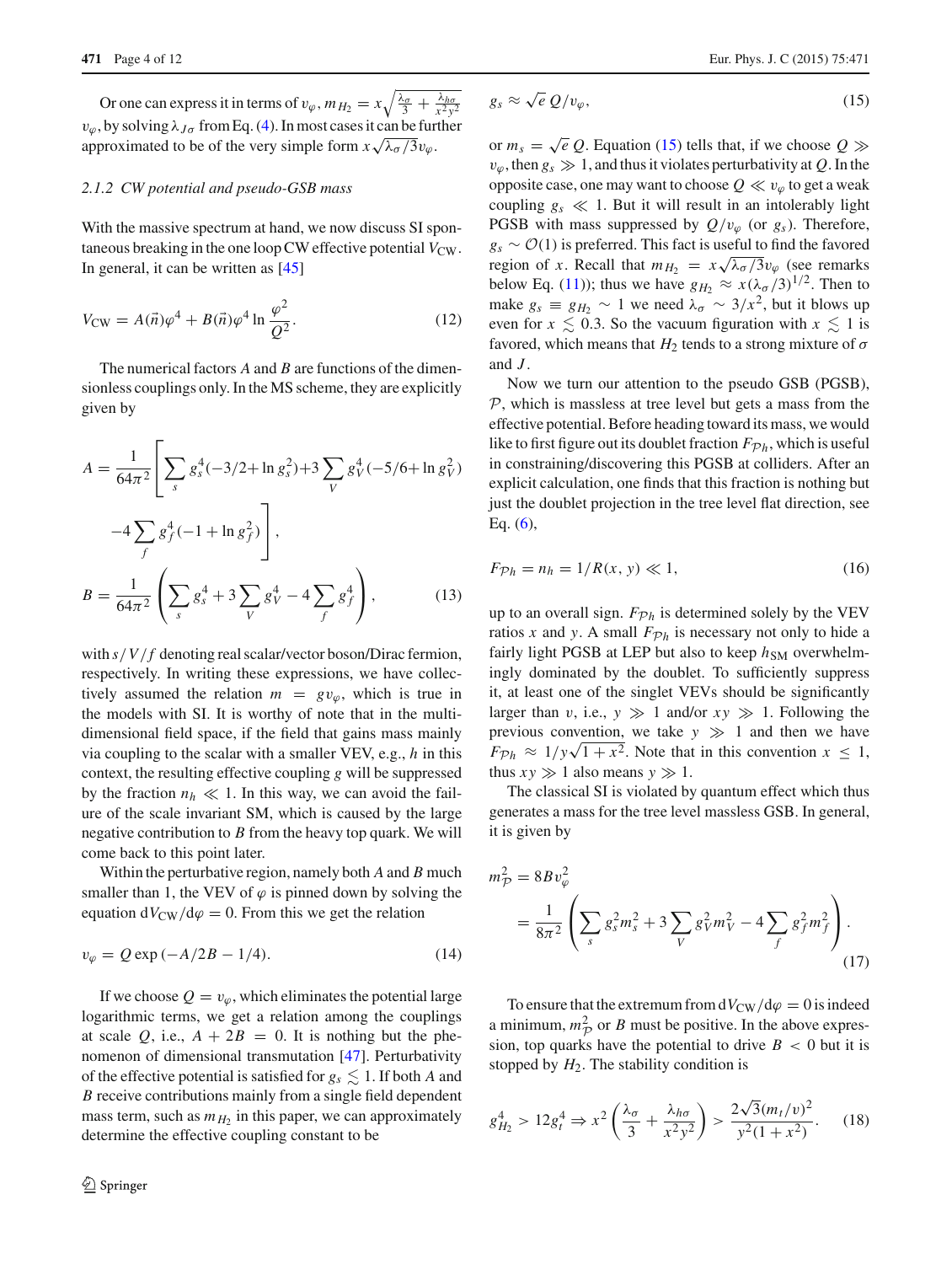It is actually required that  $\lambda_{\sigma} > 6.3/y^2 x^2 (1 + x^2)$ . No surprise, when  $x < 1/y \ll 1$  (or  $x^2y^2 \lesssim 1$ ), namely one of the singlet having VEV below the weak scale, that one needs a large  $\lambda_{\sigma} \sim \mathcal{O}(10)$  to compensate for the relatively larger suppression by  $n_{\sigma}$  in  $g_{H_2}$  (compared to that by  $n_h$  in *gt*). This is not an appealing situation if we want to keep the model perturbative up to a very high scale. Moreover, the resulting spectrum, in particular  $P$ , is fairly light and thus may have already been excluded by the present exper-iments like LEP and LHC.<sup>[4](#page-4-0)</sup> Therefore, we will focus only on the case  $x^2y^2 \gg 1$ , consistent with the analysis below Eq.  $(15)$ , which concludes that *x* should be near 1. In the *H*2-dominance limit, after using Eq. [\(15\)](#page-3-0), the PGSB mass is expressed in the following form:

$$
m_{\mathcal{P}} = \frac{g_s^2}{2\sqrt{2\pi}} v_{\varphi} = \frac{\lambda_{\sigma}/3 + \lambda_{h\sigma}/x^2 y^2}{2\sqrt{2\pi}} x^2 \sqrt{1 + x^2} yv
$$
  
  $\approx 0.038 \lambda_{\sigma} x^2 \sqrt{1 + x^2} yv.$  (19)

As an estimation, we write  $m_p = 75.7 \times (y/5.0)(\lambda_\sigma/2.0)$ GeV with  $x = 0.8$  fixed. Increasing y helps to not only suppress the doublet fraction of *P* but also enhance the mass of *P*, thus making it safe under the LEP exclusion. The price is pushing  $H_2$  into the TeV region, thus making it hard to detect at near future colliders. But *P* is still promising. We leave more quantitative analysis in the coming section and in the ensuing subsection we enter into a discussion of dark matter, the FI*m*P *N*1.

#### 2.2 Freeze-in sterile neutrino

Before heading toward the freeze-in production of sterile neutrino dark matter  $N_1$ , we briefly discuss its conventional production mechanisms. The tiny active neutrino mass leads to a naive upper bound on the Yukawa coupling constant given in Eq. [\(1\)](#page-1-1) (the bound may be spoiled somehow in the presence of flavor structure),

$$
y_N \lesssim 10^{-10} \left(\frac{m_\nu}{0.1 \text{ eV}}\right)^{1/2} \left(\frac{M_{N_1}}{10 \text{ keV}}\right)^{1/2}.
$$
 (20)

That feeble coupling means that  $N_1$  never enters the thermal plasma, given no other interactions. It can be nonthermally produced via non-resonant sterile-active neutrino oscillation, known as the Dodelson–Widrow (DW) mechanism [\[48](#page-10-21)]. But it has been ruled out (we will give reasons later). The resonant production [\[49](#page-10-22)] and thermal production mechanisms [\[50](#page-10-23)] are still allowed. However, both suffer some

theoretical defects since they require big modifications. The former requires an anomalously large lepton asymmetry, and the latter requires a large entropy release. Model extensions are then unavoidable. $\frac{5}{5}$  $\frac{5}{5}$  $\frac{5}{5}$ 

In the  $\nu$ SISM, new interactions of  $N_1$  with the singlets appear naturally. These new interactions originally are supposed to generate very light mass for  $N_1$  (lightness is necessary for stability), but at the same time they surprisingly can account for the correct relic density of  $N_1$  via the freeze-in mechanism.

## *2.2.1 A toy analysis*

As a toy analysis, only one singlet is considered for the time being. For the keV scale *N*1, again for stability (and for cosmological considerations [\[51](#page-10-24)]), the strength of the coupling is extremely small  $\lambda_n \sim 10^{-8}$ . Hence this new vertex cannot thermalize  $N_1$  either. But the magnitude of  $\lambda_n$  is just at the correct order to admit freeze-in production of  $N_1$ . In this scenario,  $N_1$  is produced via the slow decay process  $S \to N_1 N_1$ , which has a negligible inverse decay rate. Note that generically the annihilation processes like  $f \rightarrow N_1 N_1$  contribute to the freeze-in process sub-dominantly [\[52](#page-10-25)[,53](#page-10-26)], due to the reason, among others, that they are suppressed by extra small couplings. The freeze-in process lasts until the mother particle decouples from the plasma and quickly decays away. The peak of production is around the mass scale of the mother particle *S*. In other words, it is UV-insensitive (for UV-sensitive freeze-in, please see Ref. [\[54\]](#page-10-27)). For freeze-in proceeding via two-body decay  $P \to \overline{X}X$ , the final yield of X is formulated to be [\[32,](#page-10-6)[33](#page-10-7)[,52](#page-10-25)[,53](#page-10-26),[55](#page-11-0),[56\]](#page-11-1)

<span id="page-4-2"></span>
$$
Y_X(\infty) \approx \frac{45 \, g_P}{1.66\pi^4 g_*^S \sqrt{g_*^{\rho}}} \frac{\Gamma(7/2)\Gamma(5/2)}{16} \frac{M_{\rm Pl}}{m_P^2} \Gamma(P \to \bar{X}X),\tag{21}
$$

with  $g_*^{S,\rho}$ , respectively, the effective numbers of degrees of freedom for the entropy and energy densities at  $T \simeq m_P$ , the mass of the mother particle.  $g_p$  is the number of internal degrees of freedom of *P*. For multiple mother particles contributing to freeze-in *X*, there is a summation over *P*. Specified to this schematic example for freeze-in *N*1, the relic density depends on the unknown parameters as proportional to  $\lambda_n^3 \langle S \rangle$ . Then, for a TeV scale  $\langle S \rangle$ , it is found that a keV scale FI*m*P allows for correct relic density. This kind of feeble interaction admitting a correct relic density of extremely light DM is somewhat reminiscent of a weak interaction admitting the correct relic density of the weak

<span id="page-4-0"></span><sup>4</sup> Practically such a VEV pattern will make for freeze-in RHN in the single RHN limit, and at some corner of the parameter space the light Higgs bosons are also allowed. But we only consider the bulk space, with clear and safe Higgs phenomenologies.

<span id="page-4-1"></span> $\frac{5}{10}$  If the two heavier RHNs have quasi-degenerate masses, typically with degeneracy  $\lesssim 10^{-4}$ , they are even capable of generating the observed baryon asymmetry of the Universe [\[66](#page-11-2)]. But generically it implies a large fine-tuning.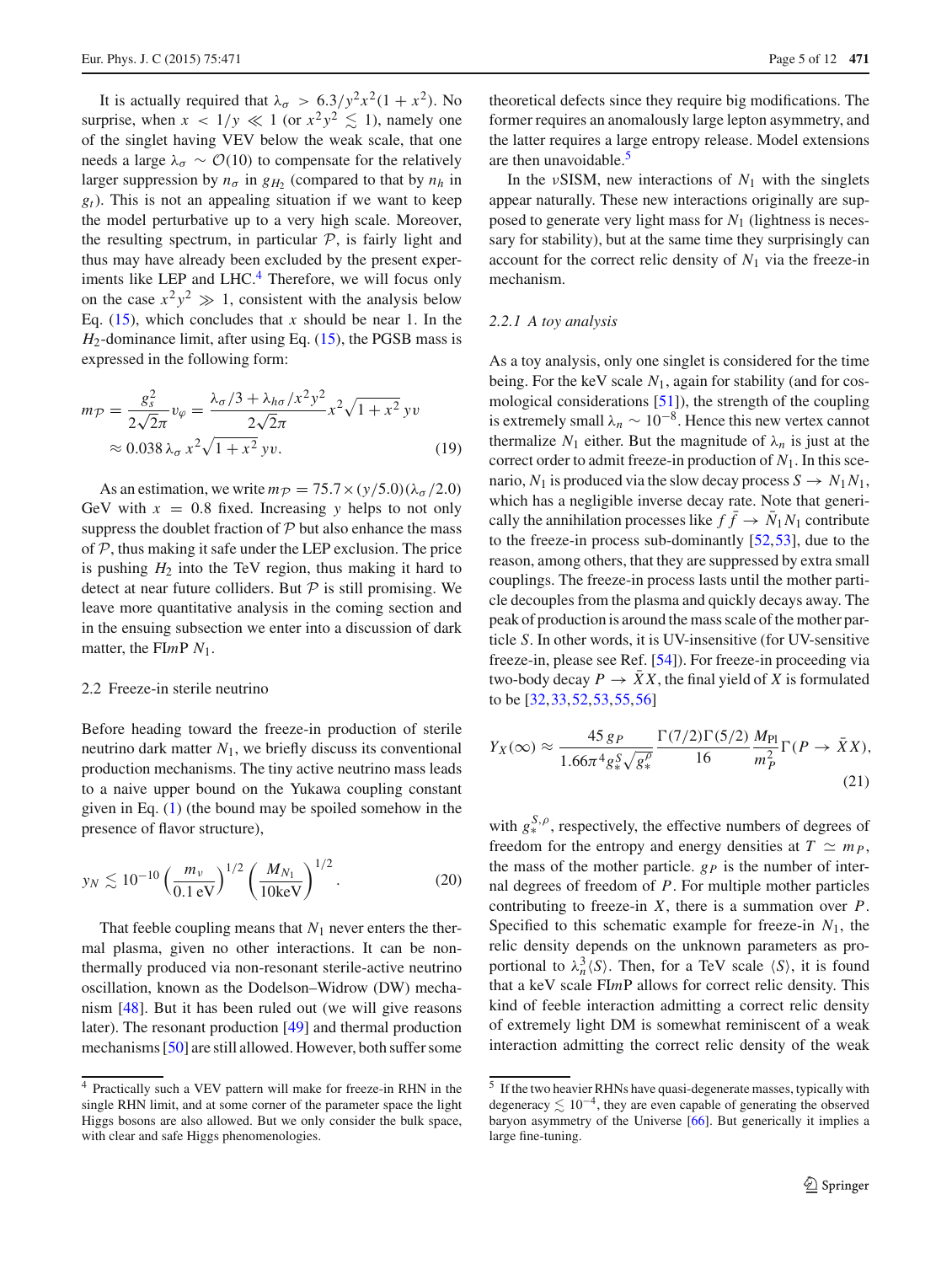scale DM. Here the TeV scale, a sign of new physics, is also involved, but it is in the form of a VEV rather than the DM mass scale itself.

The analysis in the realistic model becomes more complicated in two respects. First, there are two singlets  $J$  and  $\sigma$ coupling to *N*1, both having VEVs. Moreover, two physical Higgs bosons  $P$  and  $H_2$  (actually three but the contribution from the SM-like Higgs boson is suppressed by small mixing) contribute to the freeze-in process. Second, it is well known that a single family of RHN fails to accommodate neutrino phenomenologies, and thus a nontrivial flavor structure should be taken into account. This, along with the multi singlets, is going to make a big difference. We find that there are two distinguishable scenarios that can successfully freeze-in *N*1, and one of them is just reduced to the single RHN case.

#### *2.2.2 Consider multi-singlets and flavor structure*

As a warm up, we consider the case with only one RHN *N*<sup>1</sup> but two singlets. The Lagrangian relevant to freeze-in is derived as follows:

$$
\frac{\eta_{S_{\alpha}}}{2} S_{\alpha} N_{1} N_{1} \to \frac{M_{N_{1}}}{2} N_{1}^{2} + \frac{\eta_{H_{a}}}{2} H_{a} N_{1} N_{1},
$$

$$
\eta_{H_{a}} \equiv \sum_{\alpha} \eta_{S_{\alpha}} F_{S_{\alpha} H_{a}}, \qquad (22)
$$

with  $S_{\alpha} = (J, \sigma)$  and  $M_{N_1} = \eta_{S_{\alpha}} v_{S_{\alpha}} = (x \eta_J + \eta_{\sigma}) v_{\sigma}$ .<sup>[6](#page-5-0)</sup> We have written  $S_{\alpha} = F_{S_{\alpha}H_a}H_a$  with  $H_a = (\mathcal{P}, H_1, H_2)$ . In the region of interest with  $x \leq 1$  and  $y \gg 1$ , the  $H_1$  $(= h<sub>SM</sub>)$  component can be neglected. Other fractions are approximately parameterized by one mixing angle  $\theta$  between the singlets:  $F_{J\mathcal{P}} = F_{\sigma H_2} = \cos \theta$  and  $-F_{JH_2} = F_{\sigma \mathcal{P}} =$  $\sin \theta$  with  $\tan \theta = x$  and  $\theta \in [0, \pi/4]$ . It is illustrative to write  $\eta_{H_a} = f_{H_a} M_{N_1} / v_J$  with

$$
f_{\mathcal{P}} = \left[1 + \frac{v_J}{M_{N_1}}(1 - x^2)\eta_J\right] \cos \theta,
$$
  

$$
f_{H_2} = \frac{1}{x} \left(1 - 2x \frac{v_\sigma}{M_{N_1}} \eta_J\right) \cos \theta.
$$
 (23)

Barring cancellation between the two contributions to  $M_{N_1}$ , one gets the naive estimations  $\eta_{\sigma,J} \sim M_{N_1}/v_{\sigma,J}$ . In particular, if only one singlet couples to  $N_1$ , there will be no cancellation and then for  $x \approx 1$  it is expected that  $f_{H_{\alpha}} \sim 1$ , the reference value for  $f_{H_{\alpha}}$  hence. Now substituting the decay

width of  $H_a \rightarrow N_1N_1$  into Eq. [\(21\)](#page-4-2) one can estimate the DM relic density  $\Omega_{\text{DM}} h^2 = 2.82 \times 10^2 \left( \frac{m_{\text{DM}}}{\text{keV}} \right) Y_{\text{DM}}(\infty)$  as

<span id="page-5-1"></span>
$$
\Omega_{\rm DM} h^2 = 0.11 \times \sum_{H_a = \mathcal{P}, H_2} \left( \frac{f_{H_a}^2}{1.0} \right) \left( \frac{m_{\rm DM}}{10 \,\text{keV}} \right)^3 \left( \frac{\text{TeV}}{v_J} \right)^2
$$

$$
\times \left( \frac{100 \,\text{GeV}}{m_{H_a}} \right) \left( \frac{10^3}{g_*^S \sqrt{g_*^{\rho}}} \right), \tag{24}
$$

with  $m_{\text{DM}} = M_{N_1}$ .

From the above equation we find that there is a mild tension between the Higgs sector and the dark sector. The tension gets more serious as *N*<sup>1</sup> becomes lighter, e.g., as light as the potential warm dark matter with mass around 1 keV. For that light DM, Eq. [\(24\)](#page-5-1) shows that the dark sector wants the singlets' VEV to lie significantly below the TeV scale, which, however, is disfavored by the Higgs phenomenology in terms of the previous discussions. Therefore, we may have to endure a substantial cancellation between the two singlets coupling to  $N_1$ , so as to make at least one  $f_{H_a} \sim 10$ . Immediately, we know that the case with only one singlet coupling to RHN fails in freezing-in a quite light *N*1, because it always gives  $f_{H_a} \sim 1$ .

Now let us detail how incorporating the flavor structure for RHNs makes a big difference. Actually, it opens up a novel scenario for freeze-in. To see it, we consider a simplified case, i.e., there is a large mass hierarchy between the DM candidate and the extra RHNs; for instance, the other two RHNs lying at the GeV scale inspired by baryogenesis [\[66](#page-11-2)]. The genetic Yukawa couplings are  $\eta_{S_\alpha,ij} S_\alpha N_i N_j/2 + c.c.$  with  $\eta_{S_\alpha,ij} =$  $\eta_{S_\alpha,ji}$  and  $i/j = 1, 2, 3$ . After writing  $S_\alpha \rightarrow v_{S_\alpha} + S_\alpha$ , we as usual can work in the mass eigenstates of RHNs through an unitary rotation  $N_i \rightarrow U_i N_j$  and eventually arrive at the Lagrangian

$$
-\mathcal{L}_N = \frac{M_i}{2} N_i^2 + \frac{\eta_{H_a,ij}}{2} H_a N_i N_j + c.c.,
$$
 (25)

with  $M_{N_1} \ll M_{N_2} \le M_{N_3}$  and  $\eta_{H_a,ij} = F_{S_\alpha H_a}(U^{\dagger})_{ii'}\eta_{S_\alpha,i'j'}$  $U_j$ <sup>*j*</sup> . Owing to multi singlets with VEVs, the mass matrix and the Yukawa coupling matrix of RHNs cannot be diagonalized simultaneously. Consequently the interaction of *N*<sup>1</sup> is more involved than that of the previous case, which is only the limit of a negligible mixing effect in the case considered here. To understand this limit better and for later convenience, we come back to the original mass matrix  $M_N$  (for illustration only two RHNs are considered):

$$
M_N = \begin{pmatrix} \eta_{J,11} v_J + \eta_{\sigma,11} v_{\sigma} & \eta_{J,12} v_J + \eta_{\sigma,12} v_{\sigma} \\ \eta_{J,12} v_J + \eta_{\sigma,12} v_{\sigma} & \eta_{J,22} v_J + \eta_{\sigma,22} v_{\sigma} \end{pmatrix}
$$
  
\$\sim \begin{pmatrix} \mathcal{O}(10^{-6}) & \mathcal{O}(10^b) \\ \mathcal{O}(10^b) & \mathcal{O}(10^{2a}) \end{pmatrix} \text{GeV}, \qquad (26)\$

<span id="page-5-0"></span> $6$  The SM Higgs doublet also contributes to the mass of  $N_1$  via the dimension-five operator  $|H|^2 N_1^2/\Lambda$ , which is obtained after integrating out the singlet *S* with VEV  $v_s$  and mass  $m_S$ . Roughly,  $\Lambda \sim$  $\lambda_{sh} \lambda_{sn} v_s / m_S^2 \sim \frac{\lambda_{sn}}{v_s} (m_h / m_S)^2$ , where we have used the induced weak sale from  $\lambda_{sh} |H|^2 S^2$ . Therefore, compared to the contribution from *S* to *N*<sub>1</sub>, *M*<sub>*N*<sub>1</sub></sub> ~  $\lambda_{sn} v_s$ , this contribution is suppressed by  $(\frac{v}{v_s} \frac{m_h}{m_s})^2 \ll 1$ .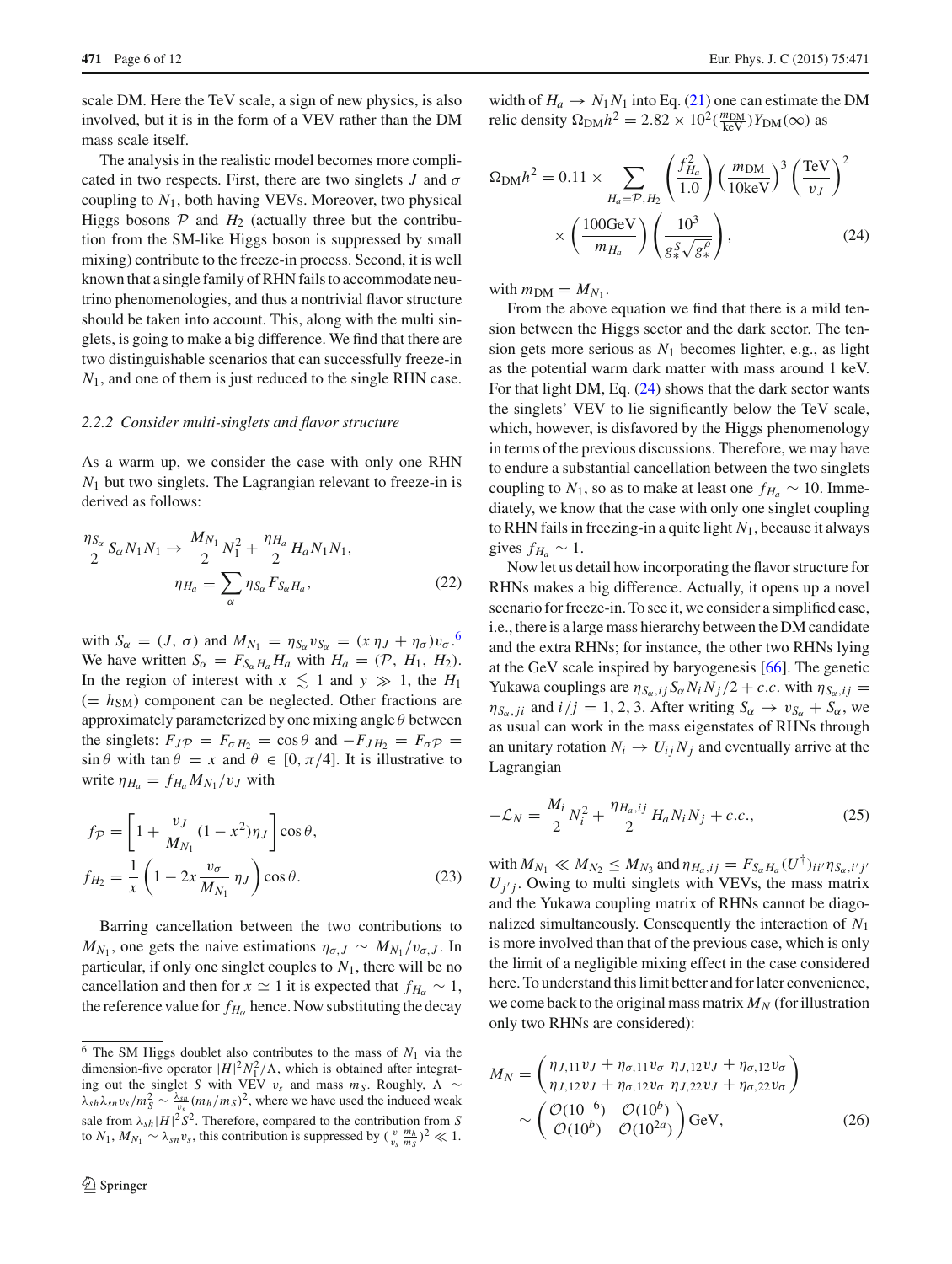with  $-3 \le a \le 0$ . To make the lighter eigenvalue naturally  $\sim$   $\mathcal{O}(10^{-6})$  GeV, *b* should be smaller than *a* − 3. The single RHN case discussed before corresponds to  $b \ll a - 3$ , a condition to decouple the heavy from the light.

On the contrary, when  $b \le a - 3$  the light–heavy RHN mixing effect is not negligible and can play an important role. Still we consider the hierarchical scenario, where the mixing angle is estimated to be sin  $\theta_N \simeq (M_N)_{12}/(M_N)_{22} \sim$ <sup>10</sup>*b*−2*<sup>a</sup>* 1. Two off-diagonal Yukawa coupling constants  $\eta_{H_0,12}$ , by naive estimation, are approximated to be

$$
\eta_{H_a,12} \approx F_{S_{\alpha}H_a}(\eta_{S_{\alpha},11} \sin \theta_N \n+ \eta_{S_{\alpha},12} - \sin^2 \theta_N \eta_{S_{\alpha},21} - \sin \theta_N \eta_{S_{\alpha},22}) \n\approx F_{S_{\alpha}H_a}(\eta_{S_{\alpha},12} - \sin \theta_N \eta_{S_{\alpha},22}).
$$
\n(27)

After some exercise, it is not difficult to find that at leading order  $\eta_{P,12} = 0$ . But the one involving  $H_2$  is not zero, and explicitly it is given by

$$
\eta_{H_2,12} \approx \cos \theta (\eta_{\sigma,12} - x \eta_{J,12})
$$
  
- 
$$
\cos \theta (\eta_{\sigma,22} - x \eta_{J,22}) \frac{x \eta_{\sigma,12} + \eta_{J,12}}{x \eta_{\sigma,22} + \eta_{J,22}}.
$$
 (28)

As one can see,  $\eta_{H_2,12} \sim \eta_{S_\alpha,12} \sim 10^b/v_{S_\alpha}$ . It is *b* − 6 orders of magnitude larger than  $\eta_{H_a,11}$ , which is expected to  $be \sim 10^{-9}$  for a keV RHN. Recall that  $b < a-3$ , thus as long as *a* is not less than  $-2$ ,  $\eta_{H_2,12}$  can easily be around  $10^{-8}$ . In the light of the estimation in Eq.  $(24)$ , this light–heavy mixing effect is able to freeze-in a quite light (∼keV) *N*<sup>1</sup> via decay  $H_2 \rightarrow N_1 N_2$ . We stress again that the presence of multi singlet scalars is key to preserving a significant mixing effect  $\eta_{H_0,12} \neq 0$ . In summary, in our paper the correct relic density of *N*1, no matter light or heavy, can be readily achieved by means of freeze-in.

#### <span id="page-6-0"></span>**3 The numerical analysis of the** *ν***SISM**

In this section we investigate the numerical results of the Higgs and dark sectors phenomenologies, respectively. For the former, we are not interested in making a parameter space scan. Instead, we try to make the features of the Higgs boson spectrum visual. For the latter, we even are not concerned with the original parameters, since from the previous analysis it is known that the correct relic density of  $N_1$  can always be achieved over a fairly wide region of  $M_{N_1}$ . So the dark matter phenomenologies actually involve only two parameters,  $M_{N_1}$ and  $\sin \theta_1$ , the mixing angle between  $N_1$  and active neutrinos. Noticeably, the recently reported X-ray line at 3.55 keV can be readily explained by the decaying *N*<sup>1</sup> (7.1 keV DM with freeze-in production to explain this line was also considered in Refs. [\[57](#page-11-3),[58\]](#page-11-4)). It is problematic for *N*<sup>1</sup> produced by other mechanisms.

## 3.1 On the Higgs bosons

The analysis of the Higgs sector includes a theoretical constraint, i.e., the potential should be bounded from below (BFB) in order to make the minimum stable. We check this at tree level. It is more convenient to do so in the three-dimensional field space spanned by  $(h, J, \sigma)$ , where the potential can be written as  $V = X \Lambda X^T$  with  $X =$  $(h^2, J^2, \sigma^2)$  the bilinear vector and the matrix of coupling constants being

$$
\Lambda = \frac{1}{8} \begin{pmatrix} \lambda_h/3 & \lambda_{hJ} & \lambda_{h\sigma} \\ \lambda_{hJ} & \lambda_{J}/3 & \lambda_{J\sigma} \\ \lambda_{h\sigma} & \lambda_{J\sigma} & \lambda_{\sigma}/3 \end{pmatrix} . \tag{29}
$$

BFB requires that all of its sub-matrices  $\Lambda_{n \times n}$  with  $n = 1, 2, 3$  should satisfy the conditions  $Tr \Lambda_{n \times n} > 0$  and  $Det\Lambda_{n\times n} > 0$ . Equivalently, the following conditions for the quartic couplings should be fulfilled:

$$
\lambda_h > 0, \quad \lambda_J > 0, \quad \lambda_\sigma > 0,
$$
  

$$
|\lambda_{hJ}| < \frac{1}{3} \sqrt{\lambda_h \lambda_J}, \quad |\lambda_{h\sigma}| < \frac{1}{3} \sqrt{\lambda_h \lambda_\sigma}, \quad |\lambda_{J\sigma}| < \frac{1}{3} \sqrt{\lambda_J \lambda_\sigma},
$$
  

$$
|\lambda_h \lambda_{J\sigma}/3 - \lambda_h J \lambda_{h\sigma}| < \sqrt{\lambda_h \lambda_J/9 - \lambda_{hJ}^2} \sqrt{\lambda_h \lambda_\sigma/9 - \lambda_{h\sigma}^2}.
$$
(30)

<span id="page-6-1"></span>Basically, they require sufficiently small off-diagonal elements in  $\Lambda$ . Note that they practically lead to mass mixings in the Higgs mass matrix; thus the above conditions are consistent with the requirement that there should be a quite SM-like Higgs boson.

Aside from the renormalization scale *Q*, altogether the Higgs sector contains six real parameters,  $\lambda_{h,\sigma,J}$  and  $\lambda_{h\sigma}$ ,  $\lambda_{hJ}$ ,  $\lambda_{J\sigma}$ . Among them,  $\lambda_h$  is almost fixed by the SM-like Higgs boson mass, and three can be expressed in terms of two VEV ratios *x*, *y*, and  $\lambda_{h\sigma}$ ,  $\lambda_{J\sigma}$ . Since *x* and *y* have clear physical implications, they are taken to be inputs and fixed in our numerical samples. Finally, only three free parameters,  $\lambda_{\sigma}$ ,  $\lambda_{h\sigma}$ , and  $\lambda_{J\sigma}$ , are left. We study the Higgs spectrum varying with them and display the results in Fig. [1,](#page-7-0) on the  $\lambda_{h\sigma} - \lambda_{J\sigma}$  plane, with  $\lambda_{\sigma}$  chosen schematically. For each chosen  $\lambda_{\sigma}$  (dashed line), we show the corresponding mass spectrum through two lines, the thick line and dotted line for  $m_H$ <sub>2</sub> and  $m_P$ , respectively. For comparison, in Fig. [1](#page-7-0) we show two choices of *y*:  $y = 5$  (left panel) and  $y = 3$  (right panel). Some observations are in order from the figure:

• In the singlet-doublet decoupling limit,  $m_{h<sub>SM</sub>}$  in the expectation is merely sensitive to the diagonal quartic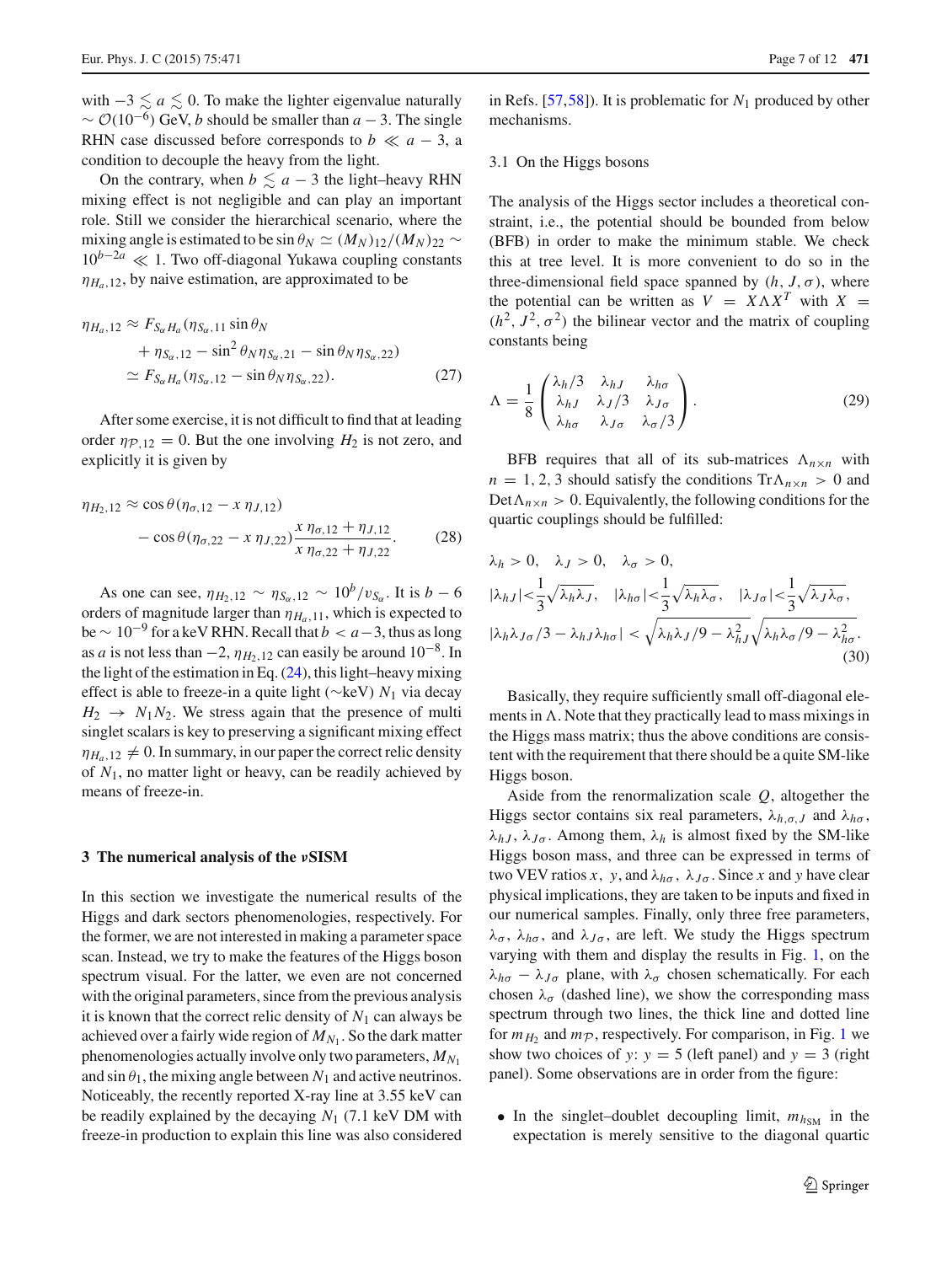

<span id="page-7-0"></span>**Fig. 1** *Left* contour plots of masses of the SM-like Higgs boson (*red thick lines*, two values 123 and 126 GeV taken), heaviest Higgs boson *mH*<sup>2</sup> (*black thick lines*) and PGSB (*dotted thick*). The *dashed lines* are

coupling constant  $\lambda_h$ . Similarly, the masses of  $H_2$  and  $\mathcal P$ are sensitive to the diagonal quartic coupling constant in the singlet sector  $\lambda_{\sigma}$  but insensitive to the singlet–doublet mixing coupling constant λ*h*<sup>σ</sup> .

- For all of the BEFB conditions listed in Eq. [\(30\)](#page-6-1), practically the last one suffices. It excludes the regime outside the green-shadowed area. The intersection (black circle) between the Higgs mass- and  $\lambda_{\sigma}$ -curve is called a solution, determining a set of parameters ( $\lambda_{\sigma}$ ,  $\lambda_{h\sigma}$ ,  $\lambda_{J\sigma}$ , ...). BEFB is able to rule out the smaller values of  $\lambda_{\sigma}$  for a larger  $y (= 5)$ , but for the smaller  $y (= 3)$  this power tends to be lost. For illustration, in the  $y = 5$  case we show three typical solutions with  $\lambda_{\sigma} = 0.5, 2.0,$  and 4.0, respectively. One can see that given  $m_{h<sub>SM</sub>} = 123-$ 126 GeV, the first one has been excluded by BEFB, the second one is near exclusion, while the last one is safe.
- The region giving  $m_p$  < 114.4 GeV is subject to the LEP constraint and  $(m_{\mathcal{P}}, F_{\mathcal{P}_h})$  are restricted. In turn,  $\lambda_{\sigma}$ and *y* are bounded. We do not intend to scan the whole parameter space since the studies of the SM Higgs doublet mixing with a singlet scalar have been done in many works, say, the most relevant one [\[43](#page-10-14),[44\]](#page-10-15). Generically, as long as  $\lambda_{\sigma}$  is around 1 and *y* is relatively large, *P* can easily avoid the LEP bound; if and only if *y* and  $\lambda_{\sigma}$  are of normal size, there is hope in the hunt for at least one of the two extra Higgs bosons. If in the future we do really hunt for two new Higgs bosons with hierarchical masses; the νSISM will be a good candidate to account for them.



 $95 GeV$ 

for different choices of the values of  $\lambda_{\sigma}$ : 0.5, 2, 4. The *green-shadowed region* has been excluded by the BEFB condition. We take *y* = 5 and  $x = 0.8$ ;  $\lambda_h = 0.78$ . *Right* the same but with  $y = 3$  for comparison

0.1 0.0 0.1 0.2 0.3 0.4 0.5

## 3.2 On the FI*m*P with a benchmark at 3.5 keV X-ray line

Before heading toward the freeze-in production, we explain why *N*<sup>1</sup> with the DW mechanism has been ruled out already.  $N_1$  can decay into a neutrino plus photon, with decay width [\[2\]](#page-10-1)

$$
\Gamma_{N_1 \to \nu\gamma} \simeq \frac{9G_F^2 \alpha M_{N_1}^5}{256\pi^4} \times \sum_{\alpha} \sin^2 \theta_{\alpha 1},\tag{31}
$$

where  $\theta_{\alpha 1}$  is the mixing angle between  $N_1$  and the active neutrino flavor  $v_\alpha$ . The nonobservation of an X-ray line stringently constrains on  $M_{N_1}$  and  $\sum_{\alpha} \sin^2 \theta_{\alpha 1} \equiv \sin^2 \theta_1$  [\[59](#page-11-5)]. The width is proportional to  $M_{N_1}^5$ , so  $\theta_1$  is restricted to be very small for a heavier *N*1. Consequently, the final yield of  $N_1$  via the DW production is insufficient [\[2\]](#page-10-1):

$$
\Omega_{\rm DW} h^2 \approx 0.016 \times \left(\frac{\sin^2 \theta_1}{10^{-10}}\right) \left(\frac{M_{N_1}}{5 \text{keV}}\right)^{1.8}.\tag{32}
$$

Concretely, the region  $M_{N_1} \gtrsim 3-4$  keV has been excluded. On the other hand, the Lyman- $\alpha$  (Ly $\alpha$ ) forest gives a compensatory constraint on the lighter RHN which has a longer length of free streaming  $\lambda_{fs}$ . The latest analysis yields  $M_{N_1} \gtrsim$ 8 keV [\[60](#page-11-6)]. Therefore, the entire region of  $M_{N_1}$  has been excluded; see Fig. [2.](#page-8-0)

The DM production via freeze-in changes the situation dramatically. First, the X-ray bound can be avoided because

900 GeV

4.2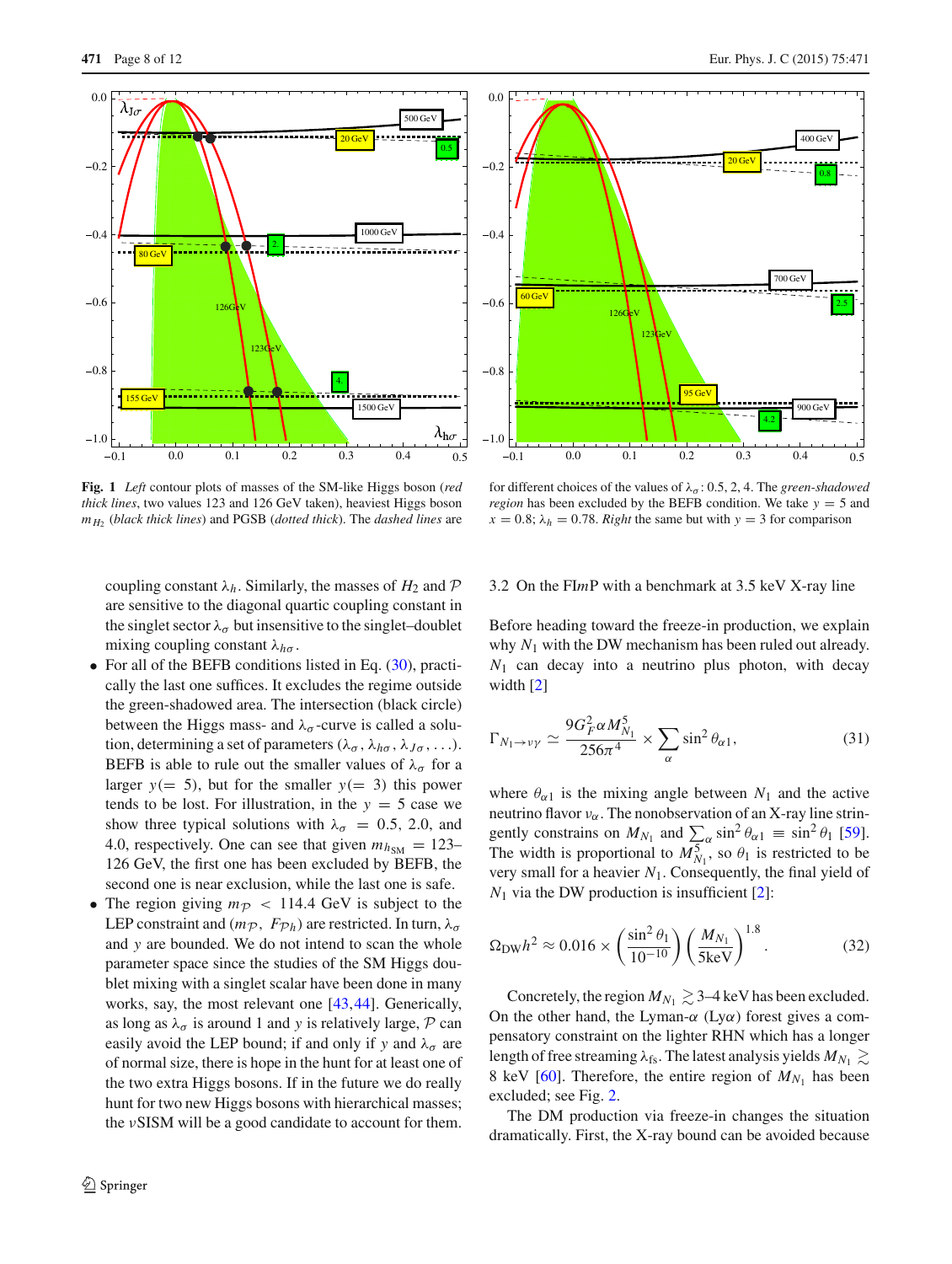

<span id="page-8-0"></span>**Fig. 2** In this plot, the *shadowed region* is excluded by the X-ray observations, and the *vertical line* at  $M_{N_1} = 3$  keV indicates the lower bound on  $M_{N_1}$  from the free streaming limit. On the line with lepton asymmetry  $L = 0$ , a correct relic density of  $N_1$  is achieved via the DW mechanism; while on the line with  $L = 1.24 \times 10^{-4}$ , it is via resonant production (we use data from Ref. [\[66](#page-11-2)]). The *red star* labels the point that fits the 3.55 keV X-ray anomaly. It lies in the bulk parameter space of the freeze-in scenario

the freeze-in production mechanism has nothing to do with the sterile-active neutrino mixing. In principle, it can be arbitrarily small given three families of RHN, because even in the limit of decoupling  $N_1$  from the active neutrinos the other two heavy RHNs can still account for the neutrino masses and mixing.<sup>[7](#page-8-1)</sup> Second, the Ly- $\alpha$  bound relaxes significantly because of two reasons. One is that  $f(p, t)$ , the initial spectrum of *N*1, becomes slightly colder in the freeze-in scenario, where the average momentum of  $f(p, t)$  is  $\langle p \rangle \approx 2.45$  T, while in the DW scenario  $\langle p_T \rangle \approx 2.8$  T [\[39\]](#page-10-12). The other one is due to a significant entropy dilution. Here  $N_1$  is produced at the very early Universe *t*in, corresponding to the temperature  $T_{\text{in}} \simeq m_{H_a}$  ∼ 0.1–1 TeV. From  $t_{\text{in}}$  to the current time *t*<sub>0</sub> there is a large entropy release  $S = g_*(t_{\text{in}})/g_*(t_0)$ , which substantially cools  $N_1$  down. Eventually, the average momentum becomes

$$
S^{-1/3}\langle p_T \rangle \approx S^{-1/3} 2.45 T. \tag{33}
$$

The Ly- $\alpha$  bound accordingly weakens and merely gives  $M_{N_1}$  > 1 keV, a fairly loose bound. But to avoid a hot  $N_1$ yields a stronger lower bound. In terms of Eq.  $(B4)$  the free streaming of  $N_1$  is estimated to be<sup>[8](#page-8-2)</sup>

$$
\lambda_{\text{fs}} = S^{-1/3} \frac{\sqrt{a_{\text{eq}}}}{t_{\text{eq}}} \sqrt{t_{\text{nr}}} \left( 5 + \ln \left( \frac{t_{\text{eq}}}{t_{\text{nr}}} \right) \right)
$$
  

$$
\approx 0.038 \times \left( \frac{100}{g_*} \right)^{1/4} \left( \frac{10 \text{keV}}{M_{N_1}} \right) \left( \frac{33}{S} \right)^{1/3} \text{Mpc}, \quad (34)
$$

where  $\sqrt{t_{\text{nr}}}$  is the time at which RHN becomes nonrelativistic. To ensure that  $N_1$  does not turn out to be hot, one requires  $\lambda_{\text{fs}} \lesssim 0.1$  Mpc and in turn  $M_{N_1} \gtrsim 3$  keV.

Interestingly, a X-ray line at energy 3.55 keV was recently reported with  $3\sigma$  significance evidence [\[34](#page-10-8)[,35](#page-10-9)], through the observation of galaxy clusters and the Andromeda galaxy. Despite the controversy [\[61](#page-11-7)[–64](#page-11-8)], it is tempting to interpret it as a smoking gun of decaying sterile neutrino with mass about 7.1 keV and mixing angle  $\sin^2 2\theta_1 \approx 7 \times 10^{-11}$  [\[34](#page-10-8),[35\]](#page-10-9). Production mechanisms of the correct relic density for such *N*<sup>1</sup> are relevant here. The non-resonant production fails already. The resonant production mechanism may work [\[65\]](#page-11-9), but the latest work Ref. [\[38](#page-10-11)] showed that it also fails after taking into account the Ly- $\alpha$  bound. The freeze-in mechanism that gives a colder RHN, either via a frozen-in [\[37,](#page-10-28)[38\]](#page-10-11) or a thermal scalar boson decay, successfully accommodates that *N*<sup>1</sup> with correct relic density in the bulk parameter space; see Fig. [2.](#page-8-0)

## **4 Conclusion and discussion**

We proposed the FI*m*P framework for dark matter, a combination of FIMP with SI. It is consistent with the null results from all kinds of DM detections. Besides, it shows advantages in addressing basic questions about DM, stability, mass origin, and relic density generation, in an inherent way. In the golden example, the νSISM, the FI*m*P candidate, the lightest RHN *N*1, furthermore is predicted instead of introduced artificially. We would like to stress that another attractive feature of the νSISM is its economy and self-consistence. Owing to scale invariance, it is necessary to incorporate extra singlets that develop VEVs around the TeV scale to generate Majorana masses for the RHNs. At the same time, they are capable of producing  $N_1$  via freeze-in, addressing its relic density problem. It is not only so that these singlets are badly needed for SI spontaneously breaking itself.

Two open questions deserve further exploration. First, in this paper we actually work in the three RHNs scenario, so the X-ray bound is simply gone in the decoupling limit of  $N_1$ . But it is tempting to work in a more predictive framework where *N*<sup>1</sup> plays a more active role in neutrino physics, e.g., only two RHNs are introduced and then *N*1's cannot decouple from active neutrinos. In that case, the resulting X-ray line will be closely correlated with neutrino phenomenologies. Second, it is of special interest to explore sterile neutrino DM in the scale invariant  $B - L$  models  $[4, 67-70]$  $[4, 67-70]$  $[4, 67-70]$  $[4, 67-70]$  where the RHNs have a more natural physical origin, i.e., they are required

<span id="page-8-1"></span><sup>7</sup> Such a limit amounts to the singlet fermonic FI*m*P via a singlet scalar portal [\[56\]](#page-11-1). Obviously, in that limit one does not need to worry about the *X*-ray bound.

<span id="page-8-2"></span><sup>8</sup> Different from the freeze-in scenario through a frozen-in scalar [\[37](#page-10-28), [42](#page-10-13)], here the length of free streaming is independent on mass of the decaying scalar boson.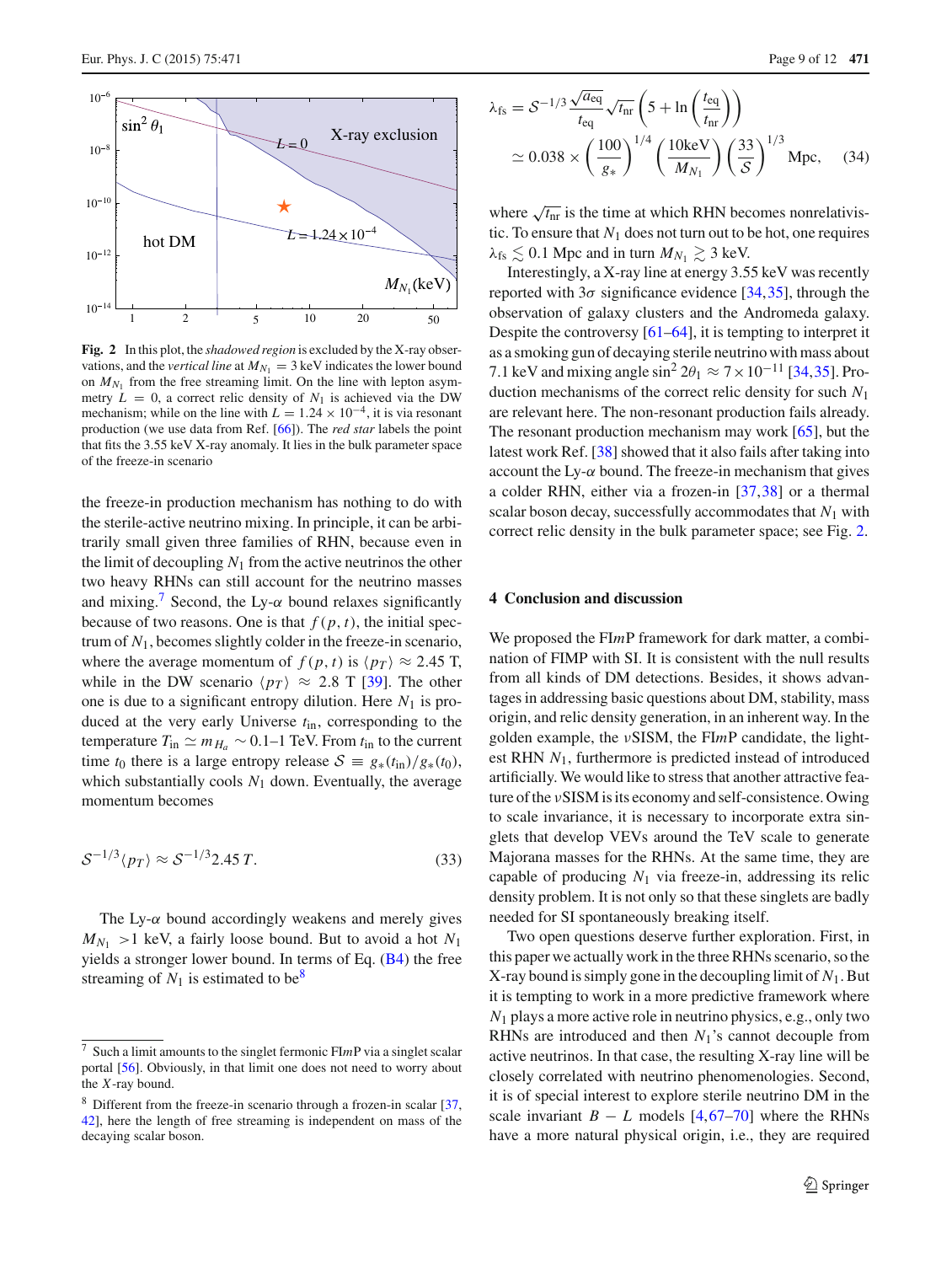by anomaly cancellation. But in such kinds of models RHNs carry  $B - L$  charge and thus they are thermalized, except in the limit of decoupling new gauge dynamics, e.g., the new gauge coupling is vanishingly small or the massive gauge boson is very heavy, in such a way that it decouples before reheating.

**Acknowledgments** We would like to thank Xiaoyong Chu and P. Ko for helpful discussions.

**Open Access** This article is distributed under the terms of the Creative Commons Attribution 4.0 International License [\(http://creativecomm](http://creativecommons.org/licenses/by/4.0/) [ons.org/licenses/by/4.0/\)](http://creativecommons.org/licenses/by/4.0/), which permits unrestricted use, distribution, and reproduction in any medium, provided you give appropriate credit to the original author(s) and the source, provide a link to the Creative Commons license, and indicate if changes were made. Funded by SCOAP3.

# **Appendix A: The most general scalar potential: from complex to real**

For the Higgs potential that consists of the SM Higgs doublet plus a complex singlet  $S = (J + i\sigma)/\sqrt{2}$  and respects SI, the most general form reads

$$
V_{\text{general}} = \frac{\lambda_1}{2} |H|^4 + \frac{\lambda_2}{2} |S|^4 + \lambda_3 |H|^2 |S|^2
$$
  
+  $\left(\lambda_4 |H|^2 S^2 + \lambda_5 S^3 S^* + \frac{\lambda_6}{2} S^4 + c.c.\right).$  (A1)

It contains three real and three complex quartic coupling constants. One can also rewrite it in terms of the three real (physical) degrees of freedom,  $(h, J, \sigma)$ :

$$
V_{\text{general}} = \frac{\lambda_1}{8} h^4 + \frac{1}{4} \left( \frac{\lambda_2}{2} - 2 \text{Re} \lambda_5 + \text{Re} \lambda_6 \right) J^4
$$
  
+ 
$$
\frac{1}{4} \left( \frac{\lambda_2}{2} + 2 \text{Re} \lambda_5 + \text{Re} \lambda_6 \right) \sigma^4
$$
  
+ 
$$
\frac{1}{4} (\lambda_3 - 2 \text{Re} \lambda_4) h^2 J^2 + \frac{1}{4} (\lambda_3 + 2 \text{Re} \lambda_4) h^2 \sigma^2
$$
  
+ 
$$
\frac{1}{4} (\lambda_2 - 6 \text{Re} \lambda_6) J^2 \sigma^2
$$
  
- 
$$
\text{Im}(\lambda_5 - \lambda_6) J^3 \sigma - \text{Im}(\lambda_5 + \lambda_6) J \sigma^3
$$
  
- 
$$
\text{Im} \lambda_4 h^2 J \sigma.
$$
 (A2)

Imposing CP-invariance on the Higgs sector forces the CP-odd part  $\sigma$  to appear in pairs and then terms in the last line disappear. In this sense, CP-invariance is equivalent to an *Z*<sup>2</sup> acting on σ. Of course, SI accidentally renders *J* and *h* charged under other accidental *Z*2. Additionally, if we define

$$
\lambda_h \equiv 3\lambda_1, \quad \lambda_J \equiv 3\lambda_2 - 12\lambda_5 + 6\text{Re}\lambda_6,
$$
  

$$
\lambda_\sigma \equiv 3\lambda_2 + 12\lambda_5 + 6\text{Re}\lambda_6, \quad \lambda_{hJ} \equiv \lambda_3 - 2\text{Re}\lambda_4,
$$

<span id="page-9-1"></span>
$$
\lambda_{h\sigma} \equiv \lambda_3 + 2\text{Re}\lambda_4, \quad \lambda_{J\sigma} \equiv \lambda_2 - 6\text{Re}\lambda_6, \n\lambda_7 \equiv -6\text{Im}(\lambda_5 - \lambda_6), \quad \lambda_8 \equiv -6\text{Im}(\lambda_5 + \lambda_6), \n\lambda_9 \equiv -2\text{Im}\lambda_4,
$$
\n(A3)

the potential can be written as the form of  $V = \lambda_{mml} h^n J^m \sigma^l /$ *n*! $m!l!$ ! with  $n + m + l = 4$ .

#### **Appendix B: Free streaming scale**

A particle after decoupling from the thermal bath travels freely within the gravity potential. From the production time  $t_{\text{in}}$  of the particle to the present time  $t_0$ , which is far later than the matter radiation equality time scale  $t_{eq} = 10^{11} s$ , the mean free scale, i.e., the free streaming scale can be calculated via [\[42\]](#page-10-13)

$$
\lambda_{\text{fs}} = \int_{t_{\text{in}}}^{t_0} \frac{v(t)}{R(t)} dt = \int_{t_{\text{in}}}^{t_{\text{nr}}} \frac{1}{R(t)} dt + \int_{t_{\text{nr}}}^{t_{\text{eq}}} \frac{v(t)}{R(t)} dt + \int_{t_{\text{nr}}}^{t_0} \frac{v(t)}{R(t)} dt.
$$
\n(B1)

We have divided the integral into three regions. In the first region, the particle is relativistic and thus  $v(t) = 1$ . In the second and third regions the particle becomes nonrelativistic, with  $v(t) = \langle p(t) \rangle / M_{N_1}$ . During the radiation and matter dominating eras, the scale factor  $R(t) = R_{eq}\sqrt{t/t_{eq}}$ and  $R(t) = R_{eq}(t/t_{eq})^{2/3}$ , respectively. Here  $t_{eq}$  and  $R_{eq}$ are the quantities defined at the radiation–matter equality. The critical time  $t_{nr}$  is determined by  $\langle p(t) \rangle / M_{N_1} = 1$  with  $\langle p(t) \rangle = 2.45T$ , which gives

$$
t_{\rm nr} = 2.45^2 \times 0.3 g_*^{-1/2} M_{\rm Pl} / M_{N_1}^2
$$
  
\n
$$
\simeq 0.15 \times 10^5 \times \left(\frac{100}{g_*}\right)^{1/2} \left(\frac{10 \text{keV}}{M_{N_1}}\right)^2 s,
$$
 (B2)

which justifies the assumption  $t_{nr} \ll t_{eq} = 1.9 \times 10^{11} s$ . Now, the nonrelativistic velocity is expressed as

<span id="page-9-0"></span>
$$
v(t) = \sqrt{\frac{t_{\text{nr}}}{t}}, \quad (t_{\text{nr}} < t \le t_{\text{eq}});
$$
  

$$
v(t) = \sqrt{\frac{t_{\text{nr}}}{t_{\text{eq}}}} \left(\frac{t_{\text{eq}}}{t}\right)^{2/3}, \quad (t > t_{\text{eq}}).
$$
 (B3)

<span id="page-9-2"></span>With them, it is ready to calculate  $\lambda_{fs}$ :

$$
\lambda_{\text{fs}} = S^{-1/3} \frac{\sqrt{t_{\text{eq}}}}{R_{\text{eq}}} \left( 2 + \ln \left( \frac{t_{\text{eq}}}{t_{\text{nr}}} \right) + 3 \right) \sqrt{t_{\text{nr}}}.\tag{B4}
$$

Note that *t*in is at very early Universe, corresponding to temperature  $m_{H_a}$  around the weak scale; thus there is a sizable entropy dilution factor  $S = g_*(t_{\text{in}})/g_*(t_0) \approx 33$ , which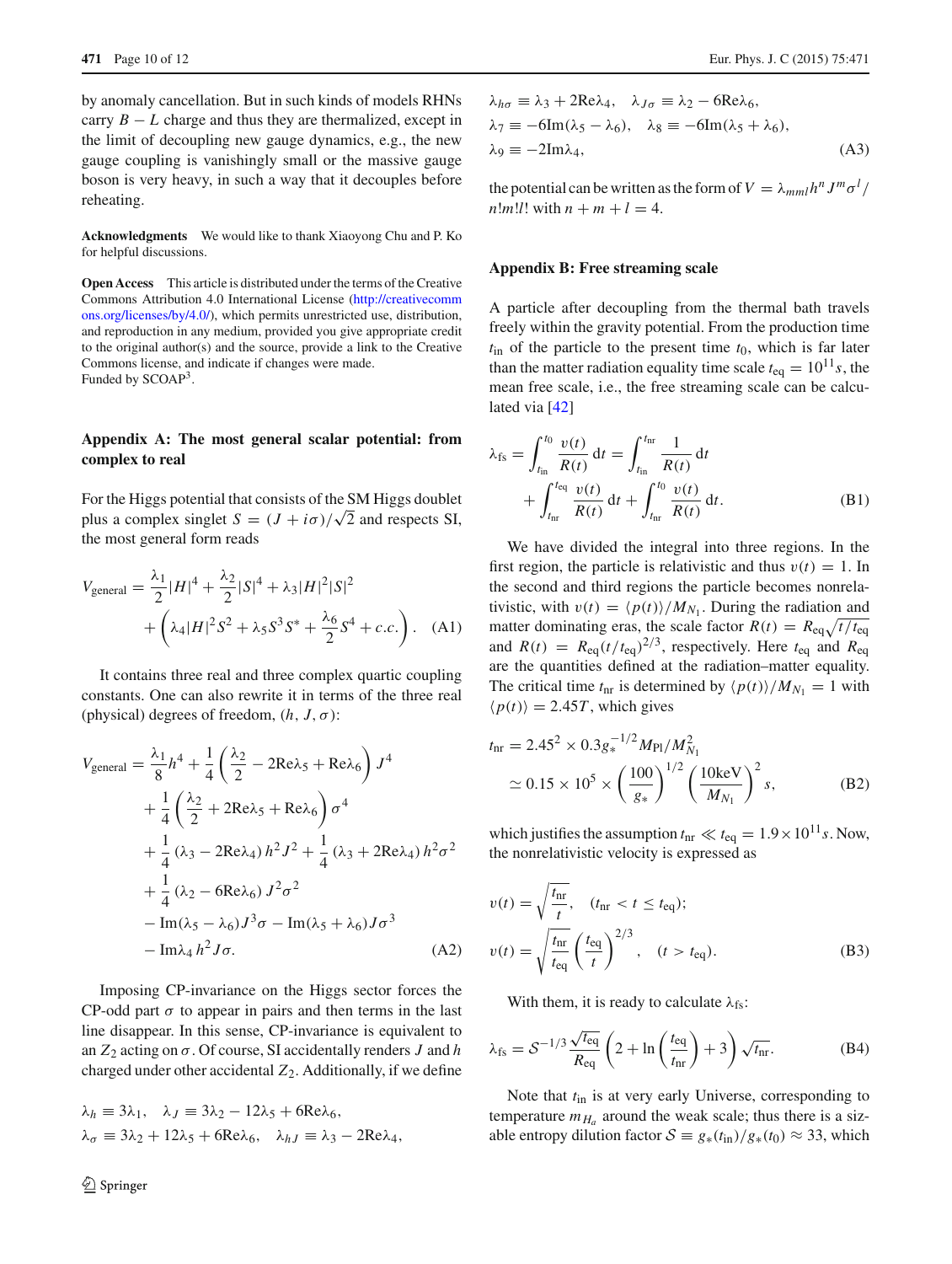redshifts the momentum of dark matter by a factor *<sup>S</sup>*−1/<sup>3</sup> as indicated above. It is not surprising that the above expression is the same as the one derived in Ref. [\[42](#page-10-13)], since the average momentums have the same scaling, behaving  $\propto T$ . The difference is manifest in the expression in *t*nr.

## **Appendix C: Real scalar as a FI***m***P**

In this appendix we consider a scalar FI*m*P *S*, which is supposed to be a real singlet scalar. Although it is not predicted by any well-motivated physics, it is still of great interest because of its even clearer way to show the main merits of FI*m*P, stability, and common origins for mass and relic density.

Different from the RHN case, now it can directly couple to the SM Higgs doublet via  $\lambda S^2 |H|^2/2$ , which gives mass to the DM,  $m_S = \sqrt{\lambda/2}v$ . This realizes the toy model con-sidered in Ref. [\[3](#page-10-2)], where only singlets are introduced with some of them triggering EWSB and the lightest one being a DM candidate. Here DM is not a WIMP but a FI*m*P, thus viable for facing the strict direct detection bound. Concretely, in this single parameter model the freeze-in process is Higgs decaying into a pair of *S*, with decay width

$$
\Gamma(h \to SS) = \frac{1}{32\pi} \frac{\lambda^2 v^2}{m_h}.
$$
\n(C1)

Then the relic density, in terms of Eq.  $(21)$ , is estimated to be

$$
\Omega h^2 \simeq 0.12 \times \left(\frac{\lambda}{10^{-10.5}}\right)^{5/2} \left(\frac{v/m_h}{2.0}\right)^3 \left(\frac{10^3}{g_*^S \sqrt{g_*^{\rho}}}\right).
$$
\n(C2)

But the DM mass is proportional to  $\lambda^{1/2}$  instead of  $\lambda$ , thus DM now is predicted to be  $m<sub>S</sub> \simeq 1.0$  MeV. So this FI*m*P is not warm DM-like (but it may elegantly account for a recent observation of DM self-interaction [\[71](#page-11-12)]). Varying the ratio  $v/m_h$  in an extended Higgs sector, for example, the two Higgs doublet model with the extra doublet  $H_2$  developing a VEV around the GeV scale [\[3\]](#page-10-2), the single term  $\lambda_{12} S^2 \text{Re}(H^{\dagger} H_2)$  may accommodate the scalar FI*mP* as warm DM again.

#### **References**

- <span id="page-10-0"></span>1. D. Akerib et al., LUX Collaboration (2013). [arXiv:1310.8214](http://arxiv.org/abs/1310.8214)
- <span id="page-10-1"></span>2. A. Kusenko, Phys. Rep. **481**, 1 (2009). [arXiv:0906.2968](http://arxiv.org/abs/0906.2968)
- <span id="page-10-2"></span>3. J. Guo, Z. Kang, Nucl. Phys. B **898**, 415 (2015)
- <span id="page-10-3"></span>4. J. Guo, Z. Kang, P. Ko, Y. Orikasa, Phys. Rev. D **91**(11), 115017 (2015)
- <span id="page-10-4"></span>5. W.A. Bardeen, FERMILAB-CONF-95-391-T, C95-08-27.3 (1995)
- 6. R. Hempfling, Phys. Lett. B **379**, 153 (1996)
- 7. K.A. Meissner, H. Nicolai, Phys. Lett. B **648**, 312 (2007)
- 8. W.-F. Chang, J.N. Ng, J.M.S. Wu, Phys. Rev. D **75**, 115016 (2007)
- 9. R. Foot, A. Kobakhidze, R.R. Volkas, Phys. Lett. B **655**, 156 (2007)
- 10. R. Foot, A. Kobakhidze, K.L. McDonald, R.R. Volkas, Phys. Rev. D **77**, 035006 (2008)
- <span id="page-10-19"></span>11. R. Foot, A. Kobakhidze, K.L. McDonald, R.R. Volkas, Phys. Rev. D **76**, 075014 (2007)
- 12. S. Iso, N. Okada, Y. Orikasa, Phys. Rev. D **80**, 115007 (2009)
- 13. S. Iso, N. Okada, Y. Orikasa, Phys. Lett. B **676**, 81 (2009)
- 14. M. Holthausen, M. Lindner, M.A. Schmidt, Phys. Rev. D **82**, 055002 (2010)
- 15. C. Englert, J. Jaeckel, V.V. Khoze, M. Spannowsky, JHEP **1304**, 060 (2013)
- 16. C. Englert, J. Jaeckel, V.V. Khoze, M. Spannowsky, Phys. Rev. D **88**, 055020 (2013)
- <span id="page-10-20"></span>17. M. Lindner, S. Schmidt, J. Smirnov. [arXiv:1405.6204](http://arxiv.org/abs/1405.6204)
- 18. R. Dermisek, T.H. Jung, H.D. Kim. [arXiv:1308.0891](http://arxiv.org/abs/1308.0891)
- 19. C. Tamarit, Phys. Rev. D **90**, 055024 (2014)
- 20. T. Hambye, M.H.G. Tytgat, Phys. Lett. B **659**, 651 (2008)
- 21. T. Hambye, A. Strumia, Phys. Rev. D **88**, 055022 (2013)
- 22. V.V. Khoze, JHEP **1311**, 215 (2013)
- 23. E. Gabrielli, M. Heikinheimo, K. Kannike, A. Racioppi, M. Raidal, C. Spethmann, Phys. Rev. D **89**, 015017 (2014)
- 24. S. Benic, B. Radovcic, Phys. Lett. B **732**, 91 (2014)
- 25. T. Hur, D.-W. Jung, P. Ko, J.Y. Lee, Phys. Lett. B **696**, 262 (2011)
- 26. T. Hur, P. Ko, Phys. Rev. Lett. **106**, 141802 (2011)
- 27. M. Heikinheimo, A. Racioppi, M. Raidal, C. Spethmann, K. Tuominen. [arXiv:1304.7006](http://arxiv.org/abs/1304.7006)
- 28. Durmus A. Demir, Mariana Frank, Beste Korutlu, Phys. Lett. B **728**, 393–399 (2014)
- 29. M. Holthausen, J. Kubo, K.S. Lim, M. Lindner, JHEP **1312**, 076 (2013)
- 30. M. Heikinheimo, C. Spethmann, JHEP **1412**, 084 (2014)
- <span id="page-10-5"></span>31. O. Antipin, M. Redi, A. Strumia. [arXiv:1410.1817](http://arxiv.org/abs/1410.1817) [hep-ph]
- <span id="page-10-6"></span>32. J. McDonald, Phys. Rev. Lett. **88**, 091304 (2002)
- <span id="page-10-7"></span>33. L.J. Hall, K. Jedamzik, J. March-Russell, S.M. West, JHEP **1003**, 080 (2010). [arXiv:0911.1120](http://arxiv.org/abs/0911.1120)
- <span id="page-10-8"></span>34. E. Bulbul, M. Markevitch, A. Foster, R.K. Smith, M. Loewenstein, S.W. Randall. [arXiv:1402.2301](http://arxiv.org/abs/1402.2301)
- <span id="page-10-9"></span>35. A. Boyarsky, O. Ruchayskiy, D. Iakubovskyi, J. Franse. [arXiv:1402.4119](http://arxiv.org/abs/1402.4119)
- <span id="page-10-10"></span>36. M. Frigerio, C.E. Yaguna. [arXiv:1409.0659](http://arxiv.org/abs/1409.0659) [hep-ph]
- <span id="page-10-28"></span>37. A. Adulpravitchai, M.A. Schmidt. [arXiv:1409.4330](http://arxiv.org/abs/1409.4330) [hep-ph]
- <span id="page-10-11"></span>38. A. Merle, A. Schneider. [arXiv:1409.6311](http://arxiv.org/abs/1409.6311) [hep-ph]
- <span id="page-10-12"></span>39. M. Shaposhnikov, I. Tkachev, Phys. Lett. B **639**, 414 (2006)
- 40. A. Kusenko, Phys. Rev. Lett. **97**, 241301 (2006)
- 41. K. Petraki, A. Kusenko, Phys. Rev. D **77**, 065014 (2008)
- <span id="page-10-13"></span>42. A. Merle, V. Niro, D. Schmidt, JCAP **1403**, 028 (2014). [arXiv:1306.3996](http://arxiv.org/abs/1306.3996) [hep-ph]
- <span id="page-10-14"></span>43. A. Farzinnia, H.-J. He, J. Ren. [arXiv:1308.0295](http://arxiv.org/abs/1308.0295)
- <span id="page-10-15"></span>44. A. Farzinnia, J. Ren, Phys. Rev. D **90**, 015019 (2014)
- <span id="page-10-16"></span>45. L. Alexander-Nunneley, A. Pilaftsis, JHEP **1009**, 021 (2010)
- <span id="page-10-17"></span>46. E. Gildener, S. Weinberg, Phys. Rev. D **13**, 3333 (1976)
- <span id="page-10-18"></span>47. S. Coleman, E. Weinberg, Phys. Rev. D **7**, 1888 (1973)
- <span id="page-10-21"></span>48. S. Dodelson, L.M. Widrow, Phys. Rev. Lett. **72**, 17–20 (1994). [arXiv:hep-ph/9303287](http://arxiv.org/abs/hep-ph/9303287)
- <span id="page-10-22"></span>49. X.-D. Shi, G.M. Fuller, Phys. Rev. Lett. **82**, 2832 (1999). [arXiv:astro-ph/9810076](http://arxiv.org/abs/astro-ph/9810076)
- <span id="page-10-23"></span>50. F. Bezrukov, H. Hettmansperger, M. Lindner, Phys. Rev. D **81**, 085032 (2010)
- <span id="page-10-24"></span>51. D.H. Weinberg, J.S. Bullock, F. Governato, R.K. de Naray, A.H.G. Peter. [arXiv:1306.0913](http://arxiv.org/abs/1306.0913) [astro-ph.CO]
- <span id="page-10-25"></span>52. X. Chu, T. Hambye, M.H.G. Tytgat, JCAP **1205**, 034 (2012)
- <span id="page-10-26"></span>53. P.S. Bhupal Dev, A. Mazumdar, S. Qutub, Front. Phys. **2**, 26 (2014)
- <span id="page-10-27"></span>54. F. Elahi, C. Kolda, J. Unwin. [arXiv:1410.6157](http://arxiv.org/abs/1410.6157) [hep-ph]